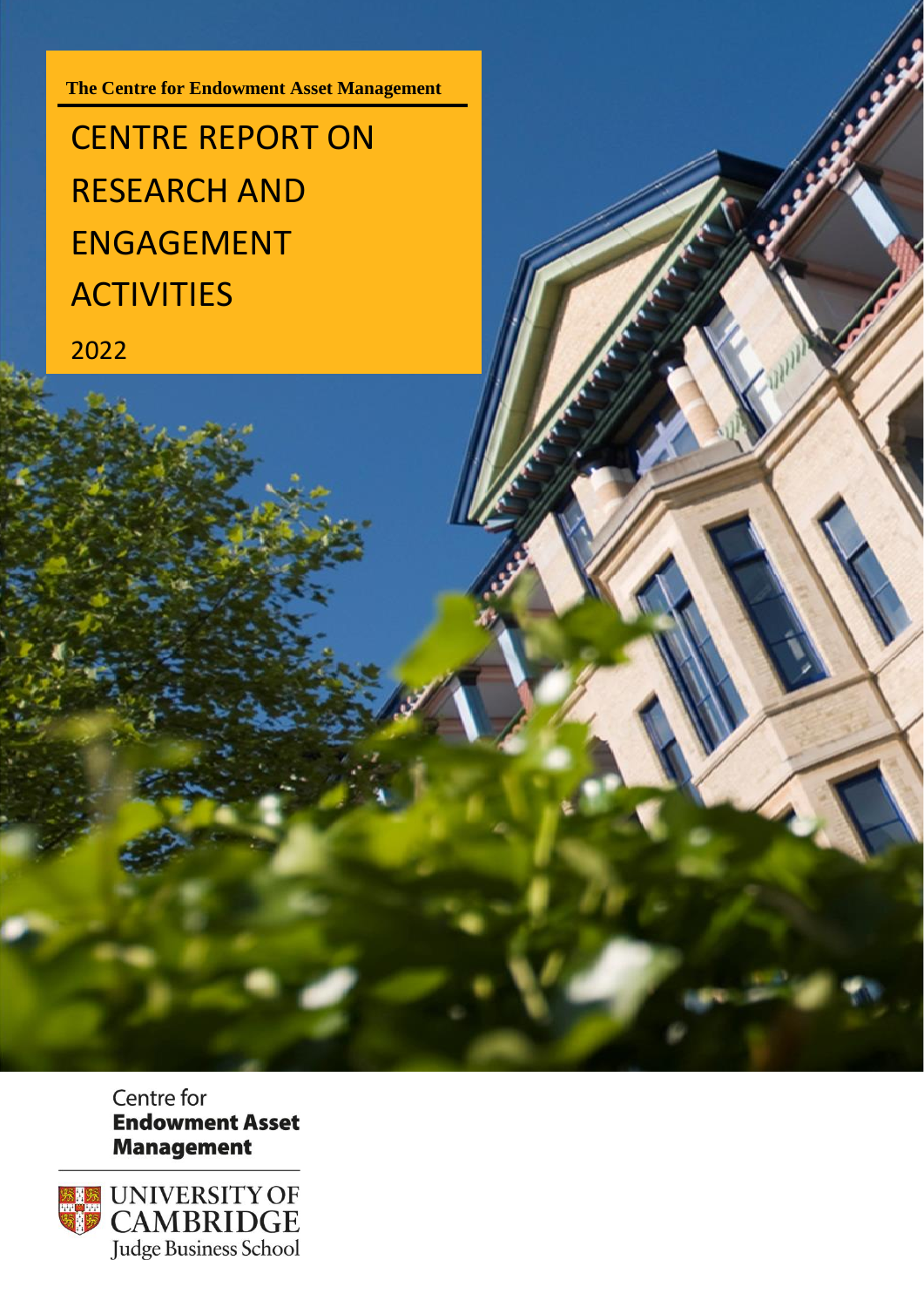## Table of Contents

| <b>OVERVIEW</b>                                                        | 4         |
|------------------------------------------------------------------------|-----------|
|                                                                        |           |
| <b>ABOUT US</b>                                                        | 4         |
| <b>OUR CORE TEAM</b>                                                   | 4         |
| <b>EARLY CAREER RESEARCHERS</b>                                        | 5         |
|                                                                        |           |
| PHDS AND POST-DOCS CURRENTLY SUPPORTED BY CEAM                         | 5         |
| <b>CURRENT PHD STUDENTS</b>                                            | 5         |
| <b>CURRENT POST-DOCS</b>                                               | 6         |
| NEWS FROM CURRENT PHDS, POST-DOCS AND RECENT ALUMNI                    | 6         |
| PUBLISHED JOURNAL ARTICLES                                             | 6         |
| PAPER AWARDS/MENTIONS                                                  | 6         |
| <b>CONFERENCE PAPERS</b>                                               | 6         |
| <b>ACADEMIC POSITIONS</b>                                              | 6         |
| OTHER NEWS                                                             | 6         |
| <b>CEAM RESEARCH EXCELLENCE AWARDS</b>                                 | 7         |
| <b>FMA CONSORTIUM RESEARCH PRIZE FOR BEST PAPER</b>                    | 7         |
| <b>EUROPEAN INVESTMENT FORUM PRIZE</b>                                 | 7         |
| <b>RESEARCH ACTIVITY</b>                                               | <u>8</u>  |
|                                                                        |           |
| <b>ESG INVESTING, ASSET MANAGEMENT, ASSET PRICING</b>                  | 8         |
| <b>JOURNAL PUBLICATIONS</b>                                            | 8         |
| <b>ARTICLES, REPORTS AND BOOK CHAPTERS</b>                             | 11        |
| <b>WORKING PAPERS AND ONGOING RESEARCH</b>                             | 13        |
| <b>CORPORATE GOVERNANCE, BEHAVIORAL FINANCE, MARKET MICROSTRUCTURE</b> | 17        |
| <b>JOURNAL PUBLICATIONS</b>                                            | 17        |
| <b>ARTICLES, REPORTS AND BOOK CHAPTERS</b>                             | 19        |
| <b>WORKING PAPERS AND ONGOING RESEARCH</b>                             | 19        |
| <b>MUTUAL FUNDS, ETFS, AND HEDGE FUNDS</b>                             | 21        |
| JOURNAL PUBLICATIONS                                                   | 21        |
| <b>WORKING PAPERS AND ONGOING RESEARCH</b>                             | 21        |
| PUBLIC ENGAGEMENT AND OUTREACH ACTIVITIES                              | <u>23</u> |
| <b>EUROPEAN INVESTMENT FORUM 2021</b>                                  | 23        |
| UNIVERSAL OWNERSHIP AND GLOBAL SYSTEMIC RISKS SUMMIT                   | 23        |
| ONE HUNDRED YEARS OF THE MODERN FOREIGN EXCHANGE MARKET                | 23        |
| <b>BROADER NETWORK COLLABORATIONS</b>                                  | 24        |
|                                                                        |           |
| <b>CEAM RESEARCH FELLOWS, FELLOWS &amp; RESEARCH AFFILIATES</b>        | 24        |
| <b>RESEARCH FELLOWS</b>                                                | 24        |
| <b>FELLOWS</b>                                                         | 24        |
| <b>FORMER FELLOWS</b>                                                  | 25        |
| <b>RESEARCH AFFILIATES</b>                                             | 25        |
|                                                                        |           |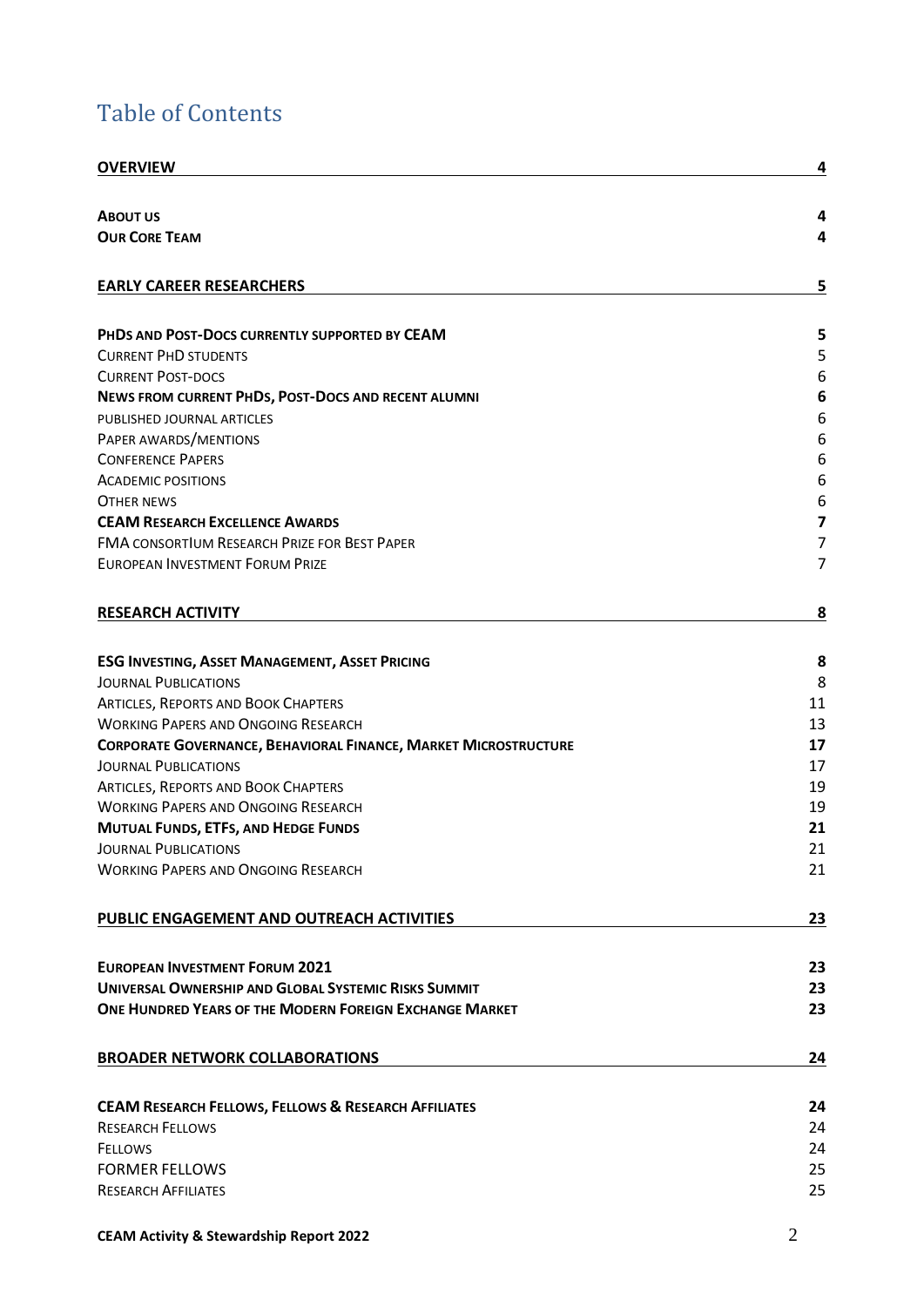| <b>COLLABORATION WITH THE CJBS FINANCE FACULTY</b>                                               | 26 |
|--------------------------------------------------------------------------------------------------|----|
| <b>COLLABORATION WITH THE WIDER CJBS COMMUNITY</b>                                               | 26 |
| <b>COLLABORATION WITH THE BROADER UNIVERSITY</b><br>SUPPORT OF COLLEGE AND UNIVERSITY ENDOWMENTS | 26 |
|                                                                                                  | 27 |
| COMMITMENT TO THE UNIVERSITY'S RESPONSIBLE INVESTING FORUM                                       | 27 |
| <b>COLLABORATION WITH NETWORKS BEYOND CAMBRIDGE</b><br>ACADEMIC COLLABORATORS                    | 27 |
|                                                                                                  | 27 |
| POLICY AND INDUSTRY COLLABORATIONS                                                               | 28 |
| <b>PARTNERS AND SUPPORTERS</b>                                                                   | 30 |
| <b>CORE SUPPORTERS</b>                                                                           | 30 |

**ACTIVITY-[BASED SUPPORTERS](#page-29-2) 30**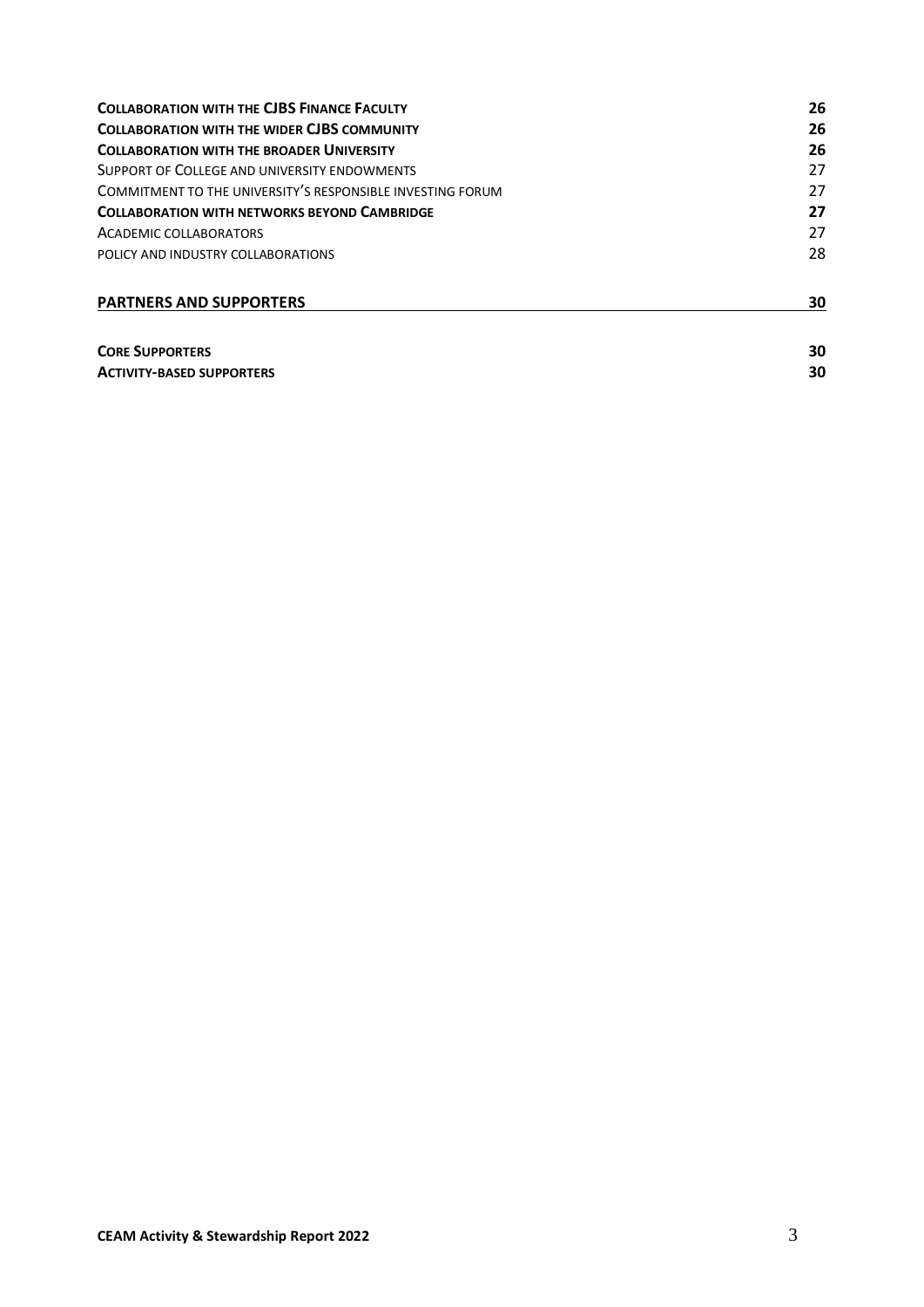## <span id="page-3-0"></span>**Overview**

#### <span id="page-3-1"></span>About us

The Centre for Endowment Asset Management (CEAM) is a research and education centre based within Cambridge Judge Business School (CJBS) at the University of Cambridge. We focus on evidence-based research in the areas of asset management relevant to long-horizon investors (including sovereign funds, endowments, family offices and charities). Our research themes focus on general areas of investment strategy and asset management as well as more specialised areas like responsible investing and ownership, climate change and exclusions, currencies, trading and market microstructure. Our core activities are designed to encourage and facilitate academic research, to promote research excellence and to engage in workshops and events where research can impact best practice and learning amongst institutional investors. This summary booklet is designed to capture some of the work we have been conducting up to early 2022. It includes research activity supported by CEAM and being undertaken by academic researchers within our network. The booklet also highlights some of the support CEAM has given to early career researchers and the events and workshops we have hosted for institutional investors.

#### <span id="page-3-2"></span>Our Core Team



**Sarah Carter** CEAM Co-Founder & Executive Director



**Elroy Dimson** CEAM Co-Founder & Chairman





**David Chambers** CEAM Co-Founder & Co-Director, Invesco Professor in Finance, University of Cambridge

**Oğuzhan Karakaş**

CEAM Co-Director, Associate Professor in Finance, University of Cambridge



**Merve Karakaş** CEAM Centre Manager



**Raghavendra Rau** Sir Evelyn de Rothschild Professor of Finance, Cambridge Judge Business **School** 



**Pedro Saffi** Professor in Financial Economics, University of Cambridge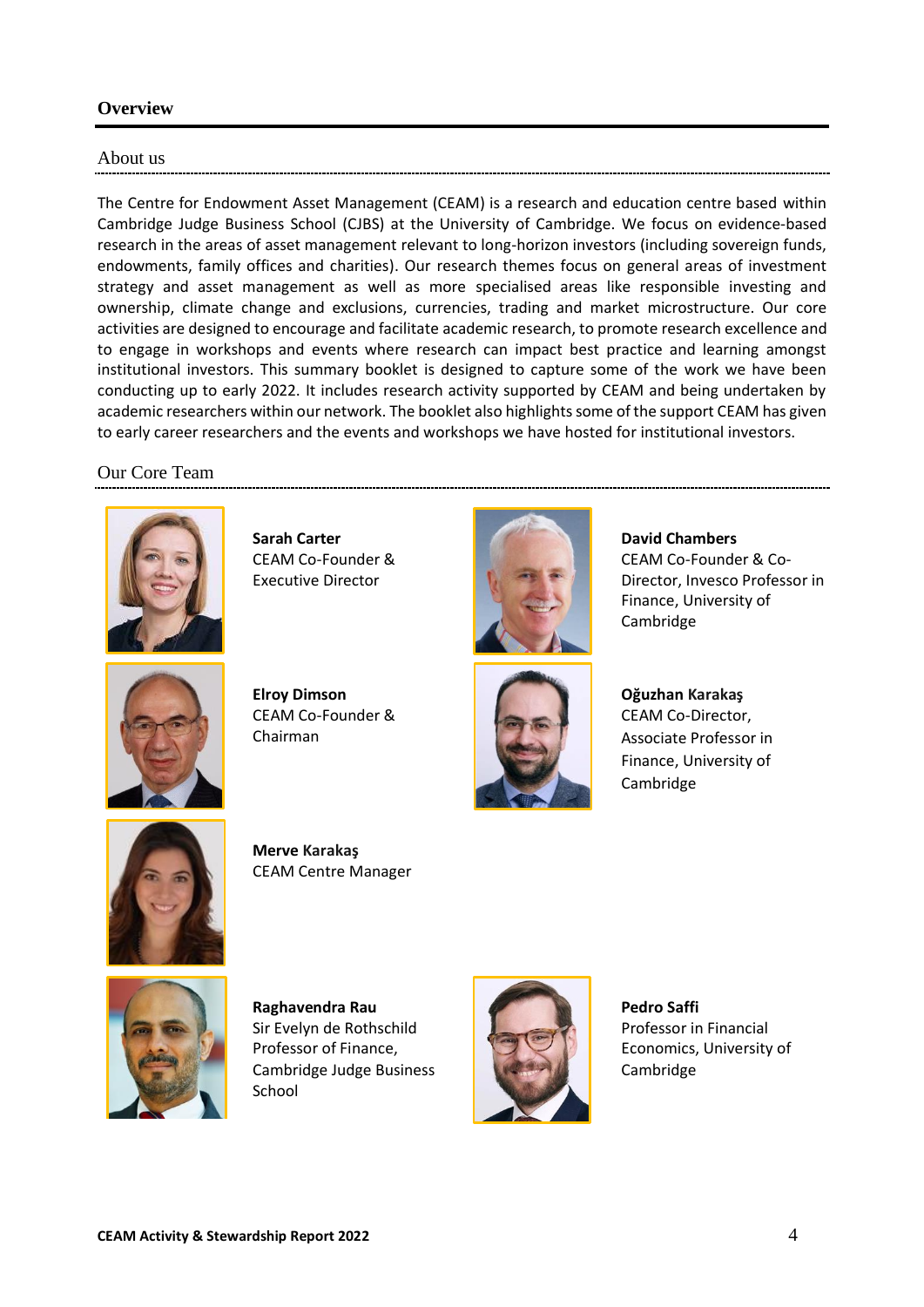## <span id="page-4-0"></span>**Early Career Researchers**

An important activity within CEAM is to offer support to early career academics who will go on to become leaders of research in the future. Providing support through funding and supervision, hosting research excellence awards and providing research training and mentoring are all Important parts of this process.

## <span id="page-4-1"></span>PhDs and Post-Docs currently supported by CEAM

## <span id="page-4-2"></span>CURRENT PHD STUDENTS



#### **Zhenkai Ran**

Zhenkai is a first-year PhD student in Finance at Cambridge Judge Business School. His research focuses on Financial Regulation, Financial Technology, Network Economics. He holds holds a BA from University of Manchester and an MPhil and MRes from Cambridge Judge Business School.



#### **Ting Yu**

Ting is a second-year PhD student in Finance at Cambridge Judge Business School. Her research focuses on corporate finance, corporate governance, responsible investing, fintech, and innovation. She holds a BA from University of Manchester and an MPhil from Cambridge Judge Business School.



#### **Lukas Ryll**

Lukas is a third-year PhD student at the Engineering Department, University of Cambridge with joint supervision in Finance at Cambridge Judge Business School. His research focuses on the development of new soft computing methods for financial forecasting. He holds a BSc from WHU – Otto Beisheim School of Management.



#### **Elias Ohneberg**

Elias is a fourth-year PhD student in Finance at Cambridge Judge Business School. His research focuses on asset management and portfolio theory. He holds a BSc from Utrecht University and an MPhil in Finance from Cambridge Judge Business School.



#### **Jinhua Wang**

Jinhua is a fourth-year PhD student in Finance at Cambridge Judge Business School. His research focuses on machine learning in finance. He holds a BCom from University of Toronto and an MPhil in Finance from Cambridge Judge Business School.



#### **Xinrui (Cindy) Zheng**

Cindy has received PhD degree in Finance from Cambridge Judge Business School at the end of 2021. She will pursue her career as a postdoctoral research associate at the Cambridge Endowment for Research in Finance (CERF). Her PhD research is on empirical asset management, quantitative finance. She holds a BSc degree from the University of Manchester as top of her class.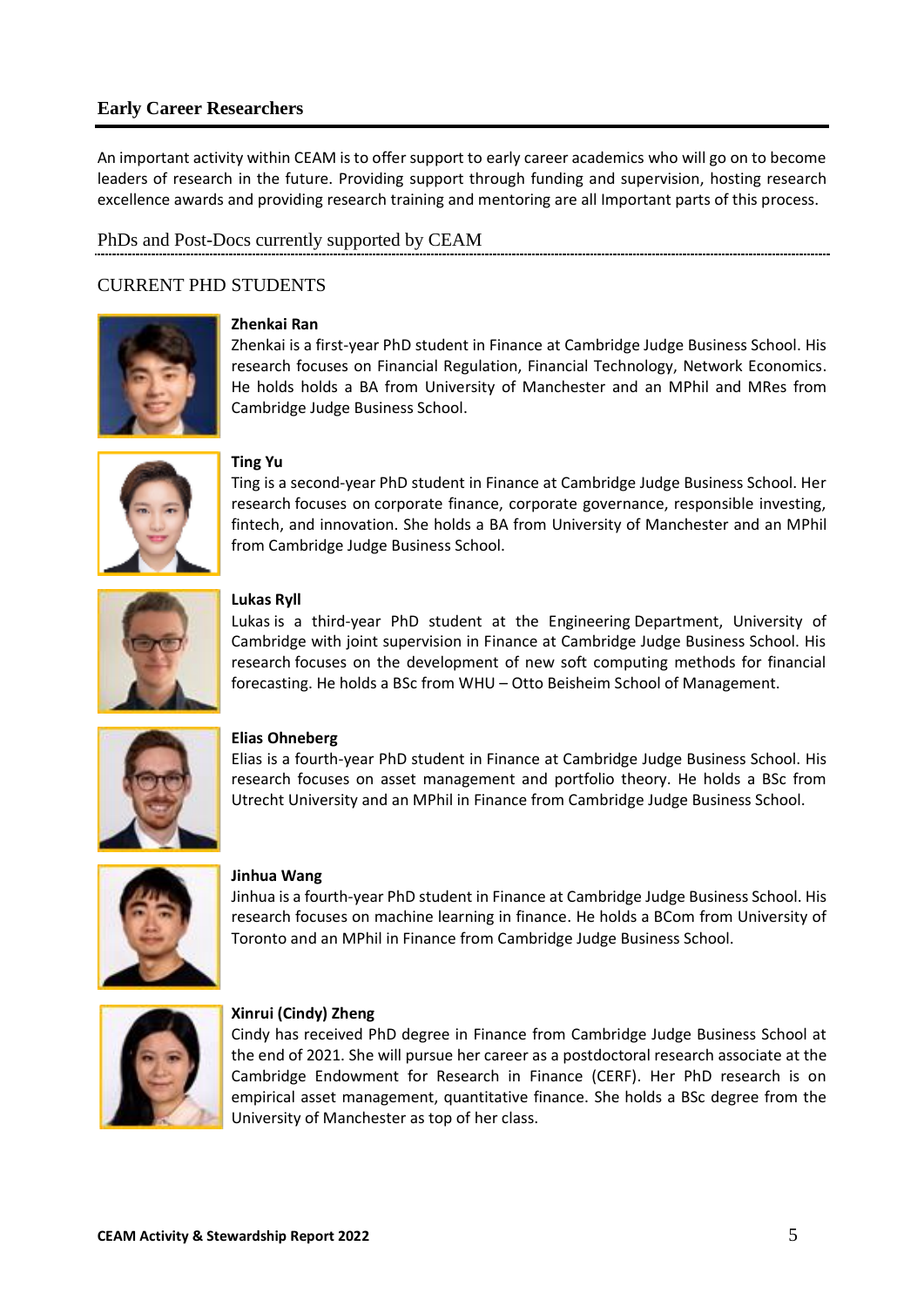## <span id="page-5-0"></span>CURRENT POST-DOCS



#### **Matthias Buechner** (Post doc October 2020 - May 2021)

Matthias' research focuses on applications of machine learning to investment management. Previously, he completed a PhD in Finance & Econometrics at Warwick University, part of which was spent as a Visiting Scholar at the Yale School of Management. Matthias holds an MSc in Financial Mathematics from University College London (UCL) and a BSc in Physics from Karlsruhe Institute of Technology.



#### **Tengfei Zhang** (Post doc June 2021 - ongoing)

Tengfei's research focuses on empirical asset pricing, machine learning in finance, and responsible investing. He received his PhD degree in Finance from Louisiana State University (LSU) in August 2021.

<span id="page-5-1"></span>News from current PhDs, Post-Docs and recent alumni

#### <span id="page-5-2"></span>PUBLISHED JOURNAL ARTICLES

**Matthias Buechner's** co-authored paper titled "A Factor Model for Option Returns" has been accepted for publication in the Journal of Financial Economics (JFE).

#### <span id="page-5-3"></span>PAPER AWARDS/MENTIONS

**Jinhua Wang's** co-authored paper "Do Investors Pay Less Attention to Women (Fund Managers)?" was awarded the 'Peak Award' in the Digital Finance Open Research Initiative organised by Ant Group and Peking University (Beijing, 25 July 2021).

**Cindy Zheng's** paper titled "What Determines an Exchange-traded Fund Launch?" was selected as one of the finalists at the European Investment Forum research prize (Cambridge, 12 September 2021).

#### <span id="page-5-4"></span>CONFERENCE PAPERS

**Jinhua Wang's** paper, co-auhored with Professor Raghavendra Rau, "Do Investors Pay Less Attention to Women (Fund Managers)?" was presented at Financial Intermediation Network of European Studies (FINEST) autumn workshop (Virtual, 9-10 December 2021).

#### <span id="page-5-5"></span>ACADEMIC POSITIONS

**Vaska Atta-Darkua**, CEAM post-doctoral student (February – September 2020) and Visiting Researcher (January 2021 - present) with the Climate Risk & Sustainable Finance group at the Centre for the Study of Existential Risk, University of Cambridge, was accepted as Postdoctoral Research Associate at the Richard A. Mayo Center for Asset Management, Darden School of Business, University of Virginia.

#### <span id="page-5-6"></span>OTHER NEWS

**Cindy Zheng** has submitted her PhD thesis entitled "Essays in Asset Management: Mutual Funds and Exchange-traded Funds".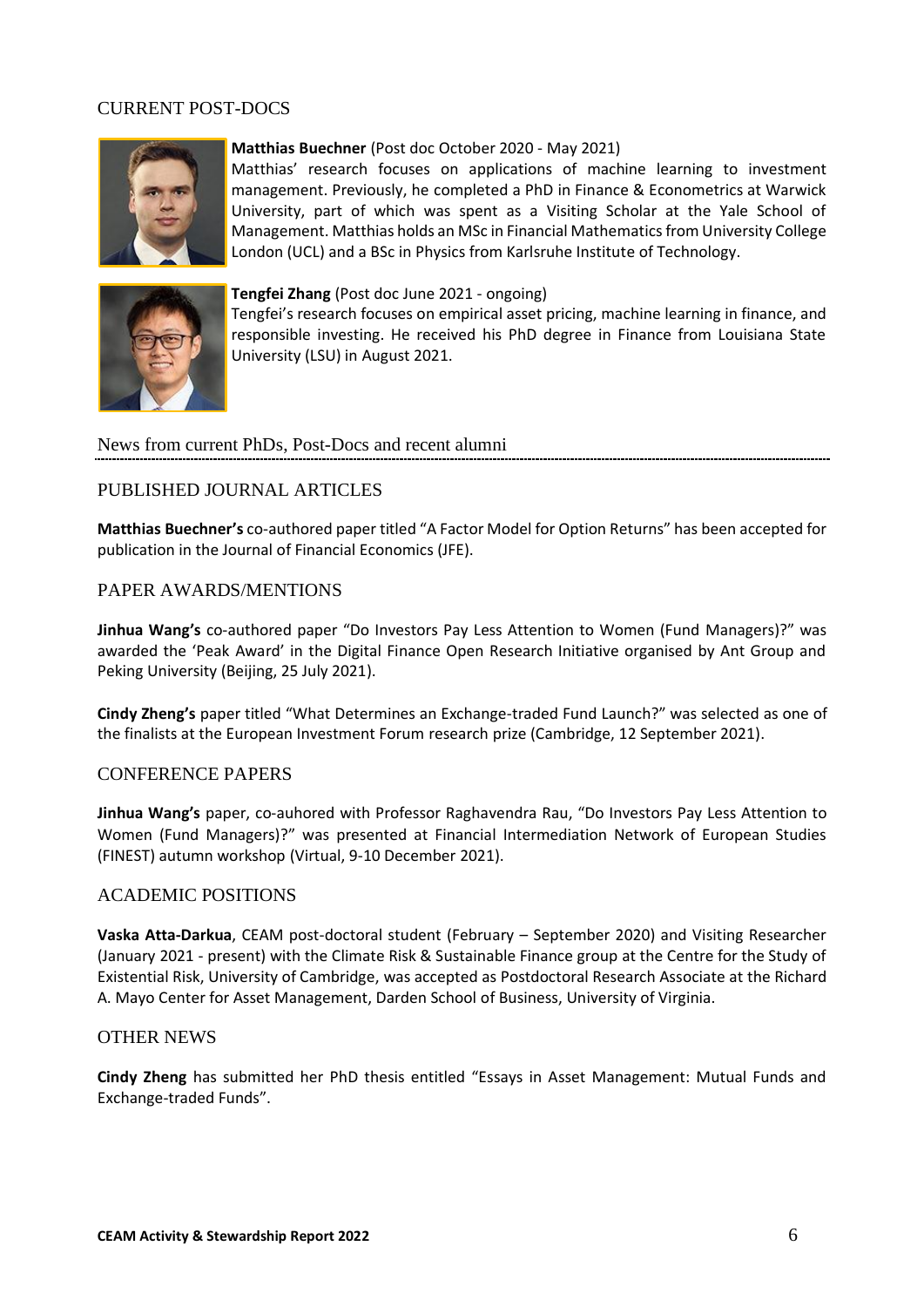## <span id="page-6-1"></span><span id="page-6-0"></span>FMA CONSORTIUM RESEARCH PRIZE FOR BEST PAPER

Due to the pandemic, an FMA Consortium event and prize competition did not run in 2021. It will resume in 2022 with the Consoritum on Asset Management and Fintech taking place in Dublin on 4<sup>th</sup> March. The 2022 Consoritum is supported by the Financial Management Association and the Centre for Endowment Asset Management with sponsorship kindly provided by the Bank of Ireland.

## <span id="page-6-2"></span>EUROPEAN INVESTMENT FORUM PRIZE

The prizes were awarded at the European Investment Forum 2021, in collaboration with FTSE Russell, a London Stock Exchange company. A global call for papers resulted in 97 submissions, 6 finalists were shortlisted and invited to present their research at the Forum and compete for two awards: Best Presenter and Best Paper. In selecting the winner of the Best Paper award, the judging committee gave priority to research excellence and novel insights and applicability to asset management. The Best Presenter was selected by the audience at European Investment Forum.

The winners were as follows:



**Winner, EIF 2021 Best Presenter** – Huan Tang, Assistant Professor of Finance, London School of Economics, for her paper "[The Value of Privacy: Evidence from Online](https://papers.ssrn.com/sol3/papers.cfm?abstract_id=3880119)  [Borrowers](https://papers.ssrn.com/sol3/papers.cfm?abstract_id=3880119)".



**Winner, EIF 2021 Best Paper** – Lakshmi Naaraayanan, Assistant Professor of Finance, London Business School, for his paper "The Real Effects of Environmental Activist [Investing](https://papers.ssrn.com/sol3/papers.cfm?abstract_id=3483692)".

The rest of the shortlisted candidates were as follows:

- 1. Mingyi Hua, Ph.D. Student in Finance, HEC Paris "[Why Do Digital Firms Outperform?](https://papers.ssrn.com/sol3/papers.cfm?abstract_id=3886864)".
- 2. Altan Pazarbasi, Ph.D. Student in Finance, Frankfurt School of Finance & Management "[Credit](https://papers.ssrn.com/sol3/papers.cfm?abstract_id=3223423)  [Beta](https://papers.ssrn.com/sol3/papers.cfm?abstract_id=3223423)".
- 3. Olivier David Zerbib, Assistant Professor of Finance, Boston University "[Climate Impact Investing](https://papers.ssrn.com/sol3/papers.cfm?abstract_id=3562534)"
- 4. Xinrui (Cindy) Zheng, Ph.D. Candidate in Finance, Cambridge Judge Business School "[What](https://papers.ssrn.com/sol3/papers.cfm?abstract_id=3810120)  [Determines an Exchange-traded Fund Launch?](https://papers.ssrn.com/sol3/papers.cfm?abstract_id=3810120)".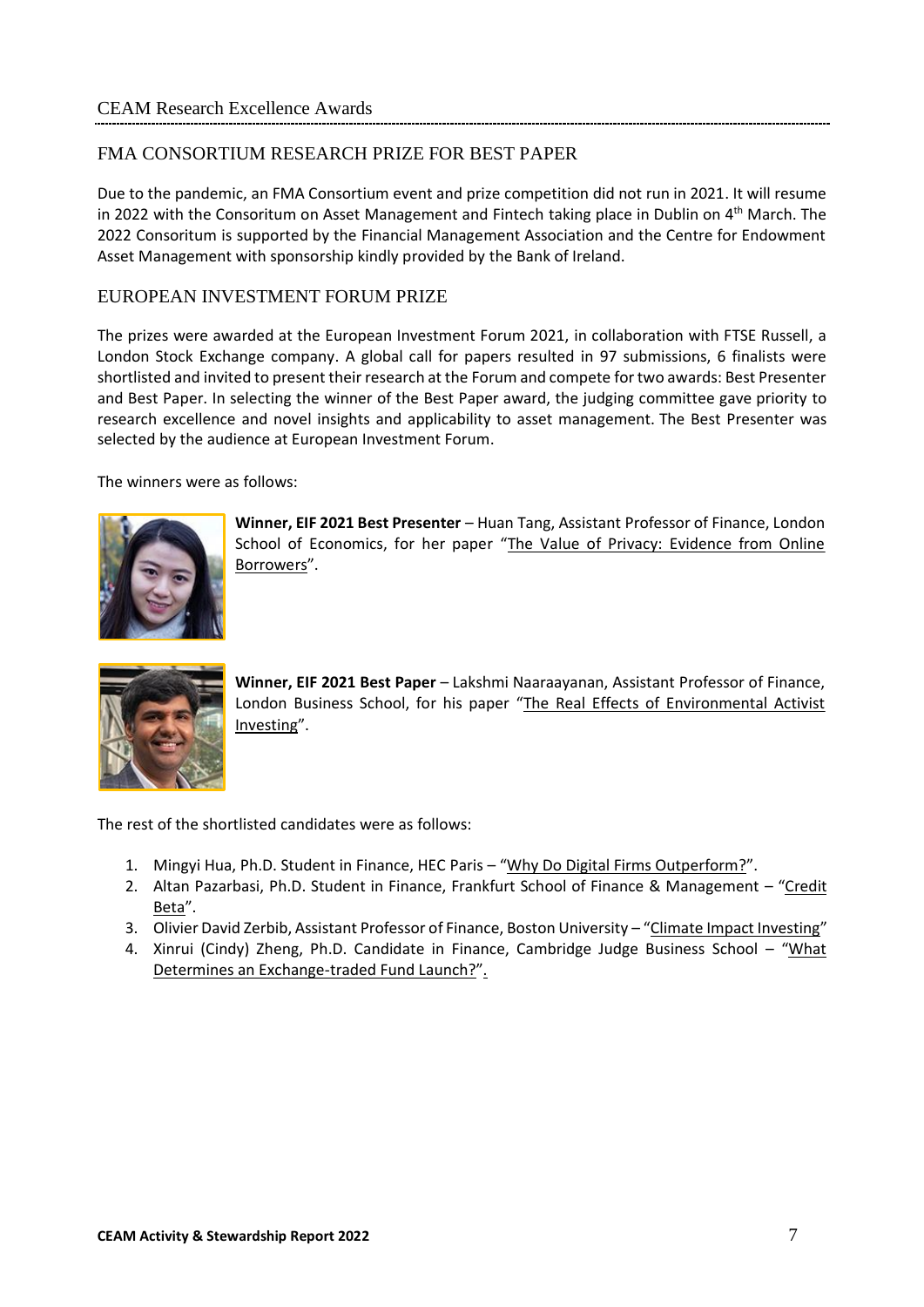<span id="page-7-1"></span><span id="page-7-0"></span>ESG Investing, Asset Management, Asset Pricing

## <span id="page-7-2"></span>JOURNAL PUBLICATIONS

#### Practical Applications of Strategies for Responsible Investing

**Authors**: Vaska Atta-Darkua, David Chambers, Elroy Dimson, Zhenkai Ran and Ting Yu

**Summary**: In Strategies for Responsible Investing: Emerging Academic Evidence, authors Vaska Atta-Darkua, David Chambers, Elroy Dimson, Zhenkai Ran, and Ting Yu (all of the University of Cambridge) summarize and explain the findings from the Divest or Engage? Strategies for Responsible Investing conference in October 2019 at the University of Cambridge. The authors use a responsible investing debate from that conference as an object lesson to critique two methods of responsible investment, negative screening and engagement. They also illustrate the importance of selecting an ESG score provider by examining the differences in metrics among different providers.

**Publication**[: Practical Applications Portfolio Management Research](https://pa.pm-research.com/content/8/2/1.36) 2020 8(2)

#### The Norway Model in Perspective

**Authors**: David Chambers, Elroy Dimson, Antti Ilmanen

**Summary**: The authors' 2012 article on the Norway model spotlighted that country's sovereign wealth fund. They argued that Norway provides a coherent and compelling approach to managing long-term pools of assets. Since then, the Norwegian Government Pension Fund has grown in scale and complexity, and its structure has evolved. Meanwhile, other models for asset management have been put forward. In this article, the authors review Norway's investment strategy in the light of the last decade's experience, put it in a broader context by comparing Norway with alternative approaches, and reexamine the fund's commitment to responsible investing. Since the authors wrote their earlier paper, environmental and social issues have come to the fore, and there is still much to learn from the Norway model.

**Publication**: [The Norway Model in Perspective](https://jpm.pm-research.com/content/47/5/178)

#### The Rate of Return on Real Estate: Long-run Micro-level Evidence

**Authors**: David Chambers, Eva Steiner and Christophe Spaenjers

**Summary**: Real estate—housing in particular—is a less profitable investment in the long run than previously thought. We hand-collect property-level financial data for the institutional real estate portfolios of four large Oxbridge colleges over the period 1901–1983. Gross income yields initially fluctuate around 5%, but then trend downward (upward) for agricultural and residential (commercial) real estate. Long-term real income growth rates are close to zero for all property types. Our findings imply annualized real total returns, net of costs, ranging from approximately 2.3% for residential to 4.5% for agricultural real estate.

**Publication**: [Review of Financial Studies, 34\(8\): 3572-3607](https://papers.ssrn.com/sol3/papers.cfm?abstract_id=3407236)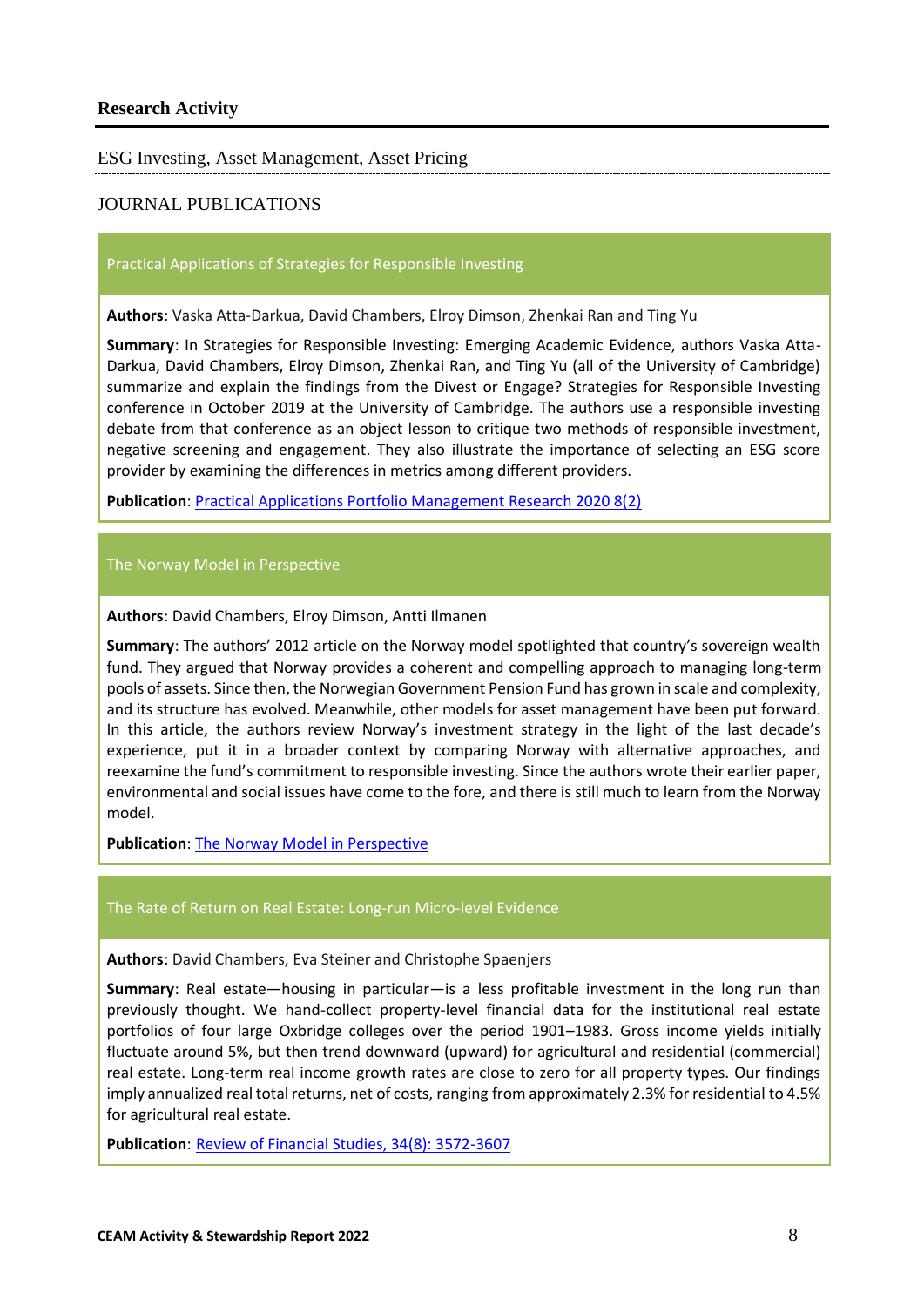#### A Factor Model for Option Returns

#### **Authors**: Matthias Büchner, Bryan T. Kelly

**Summary**: Due to their short lifespans and migrating moneyness, options are notoriously difficult to study with the factor models commonly used to analyze the risk-return trade-off in other asset classes. Instrumented principal components analysis solves this problem by tracking contracts in terms of their pricing-relevant characteristics via time-varying latent factor loadings. We find that a model with three latent factors prices the cross-section of option returns and explains more than 85% of the variation in a panel of monthly S&P 500 option returns from 1996 to 2017. In particular, we show that the IPCA factors can be rationalized via an economically plausible three-factor model consisting of a level, slope and skew factor. Finally, out-of-sample trading strategies based on insights from the IPCA model have significant alpha over previously studied option strategies.

**Publication**[: Journal of Financial Economics \(JFE\), Forthcoming](https://papers.ssrn.com/sol3/papers.cfm?abstract_id=3444232)

#### Practical Applications of Divergent ESG Ratings

**Authors**: Elroy Dimson, Paul Marsh and Mike Staunton

**Summary**: In Divergent ESG Ratings, from the November 2020 issue of The Journal of Portfolio Management, authors Elroy Dimson of the University of Cambridge Judge Business School and Paul Marsh and Mike Staunton of London Business School address inconsistencies in how environmental, social, and governance (ESG) ratings are evaluated by raters and used by asset managers and investors. The authors carried out an extensive review of previous literature on ESG fund and index performance, along with an analysis of variations in ESG ratings given by different rating bodies. Their analysis found that many popular claims that ESG investing outperforms conventional indexes are unfounded. Furthermore, there is no clear agreement among raters on how individual companies score, or on the relative importance of individual factors of ESG ratings. The divergent ESG ratings provide little to no clear direction for asset managers and investors intending to implement ESG investment strategies.

**Publication**[: Practical Applications Portfolio Management Research](https://pa.pm-research.com/content/9/3/1.14) 2021 9(3) 1-8

#### To Divest or to Engage? A Case Study of Investor Responses to Climate Activism

**Authors**: David Chambers, Elroy Dimson, and Ellen Quigley

**Summary**: A dilemma faced by an increasing number of investors is whether to boycott environmentally damaging businesses or whether to enter into a dialogue with them. This predicament now has its epicentre in Cambridge, England, where the ancient university faces great pressure from students and staff to respond to the threat of climate change. Having already received two reports on its approach to responsible investment, the university has appointed a new chief investment officer (CIO) who needs to consider the question of whether to divest or to engage. What would be the financial effects of each choice, and what would be the outcome in terms of environmental impact? Our case describes the background and the research behind the debate. The new CIO and her recently appointed colleague, the chief financial officer, will present their ideas to the university. In contrast with other Journal articles, we do not propose solutions. Instead, we ask you, the reader, to consider the arguments and to take a position.

**Publication**[: Journal of Investing ESG Special Issue 2020](https://joi.pm-research.com/content/29/2/10)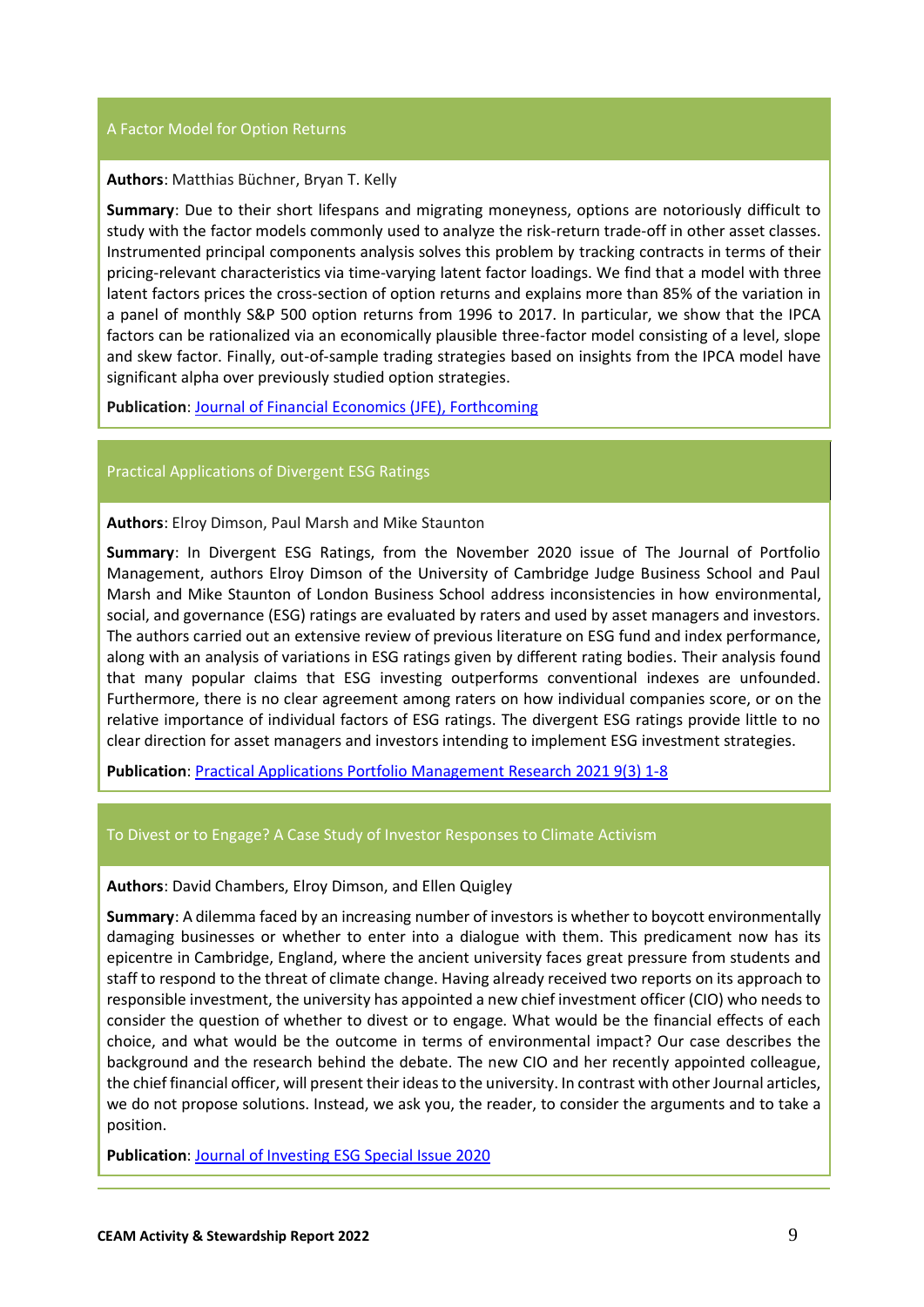#### Strategies for Responsible Investing: Emerging Academic Evidence

#### **Authors**: Vaska Atta-Darkua, David Chambers, Elroy Dimson, Zhenkai Ran and Ting Yu

**Summary**: The authors contrast and evaluate two of the most popular responsible investing strategies employed at present: negative screening and engagement. As a backdrop, they consider the challenges faced by the University of Cambridge, which mirror those experienced by institutional investors worldwide. Specifically, they make use of issues raised at the recent "Divest or Engage?" conference at the university. The authors discuss emerging academic evidence from recent, and hitherto unpublished, papers to provide an up-to-date perspective. They describe the challenges in excluding undesirable assets from investment portfolios and present evidence on the effectiveness of engaging with investee companies. The strategies of divestment and engagement are often employed as complements to each other, and this can be advantageous. The authors caution that investors need to be aware of the disquieting evidence that ESG metrics differ considerably across rating services, and the choice of data provider can have a fundamental impact on the ESG credentials of institutional portfolios.

**Publication**[: Journal of Portfolio Management Ethical Investing Special](https://jpm.pm-research.com/content/46/3/26) Issue 2020 46(3): 1-8

#### American Exceptionalism: The Long-Term Evidence

#### **Authors**: Elroy Dimson, Paul Marsh and Mike Staunton

**Summary**: In this article, the authors examine the evolving composition of the global equity market over the past 121 years. Using the DMS database from Morningstar, they study the long-term returns on all the main asset classes. The authors present investment returns based on 90 countries, 23 of which have histories starting in 1900. Over the long run, equity returns have systematically exceeded the investment performance of government bonds and Treasury bills. For the world as a whole, stocks beat bills by 4.4% per year and bonds by 3.1% per year. In the United States, stocks outperformed bills by 5.8% per year, compared with 3.7% per year in the world ex-US. Contrary to many equity investors' expectations at the dawn of the 21st century, the United States continued to outperform non-US stock markets by a significant margin.

**Publication**[: The Journal of Portfolio Management Non-US Financial Markets 2021, 47\(7\):](https://jpm.pm-research.com/content/47/7/14) 14-26

#### Divergent ESG Ratings

**Authors**: Elroy Dimson, Paul Marsh and Mike Staunton

**Summary**: Responsible investors require data to underpin their stock and sector selections. Regardless of the rating agency, bond ratings for a particular issuer are broadly similar. This is not the case for ESG ratings. Companies with a high score from one rater often receive a middling or low score from another rater. This article examines the extent of, and reasons for, disagreement among the leading suppliers of ESG ratings. The weightings given to each pillar of an ESG rating also vary across agencies. Many asset managers contend that ESG ratings can help investors to select assets with superior financial prospects, and the authors therefore review the investment performance of portfolios and of indexes screened for their ESG credentials. In the authors' opinion, ESG ratings, used in isolation, are unlikely to make a material contribution to portfolio returns.

**Publication**: [The Journal of Portfolio Management November 2020, 47\(1\):](https://jpm.pm-research.com/content/47/1/75) 75-87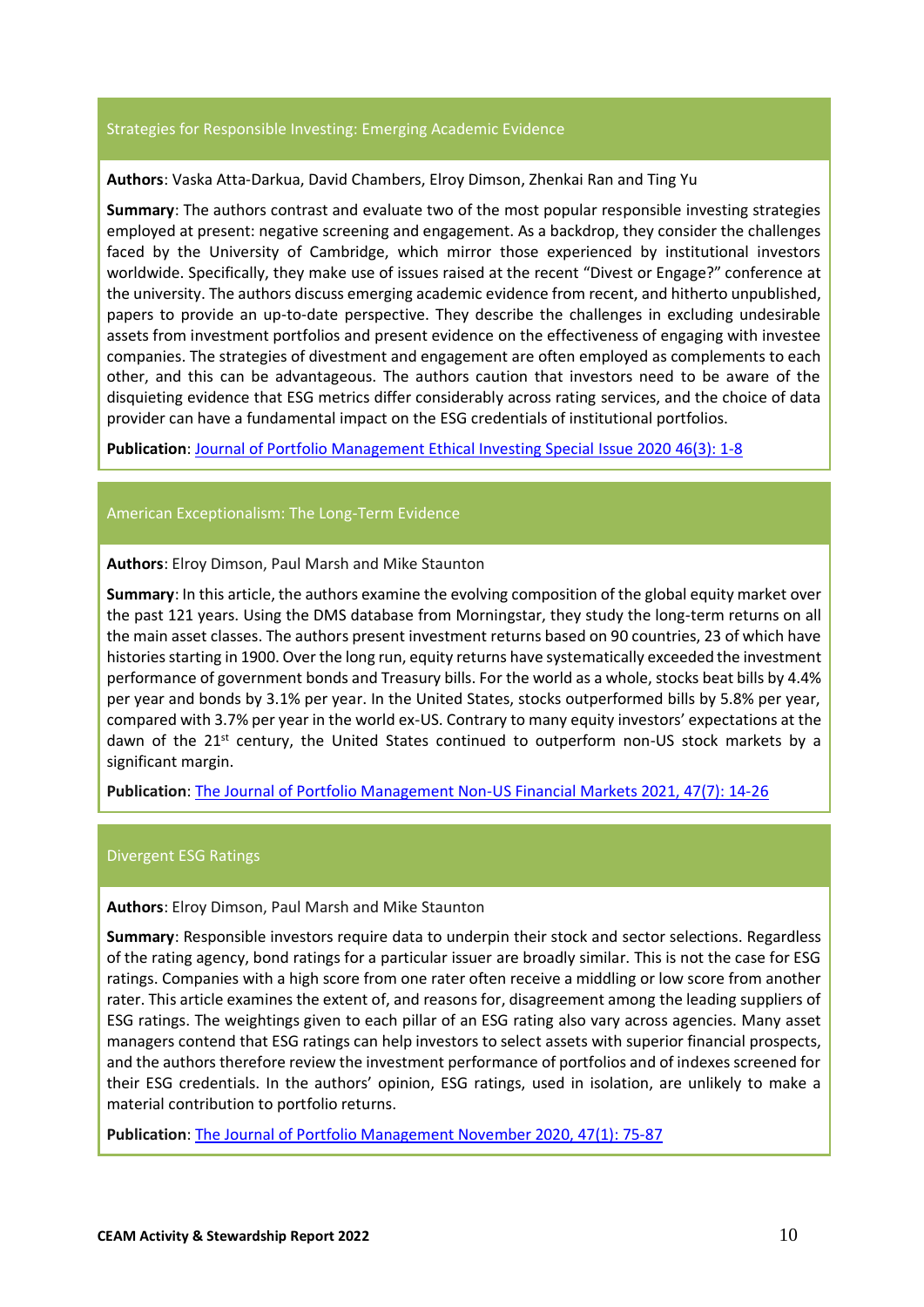#### Seventy-Five Years of Investing for Future Generations

#### **Authors**: David Chambers, Elroy Dimson and Charikleia Kaffe

**Summary**: University endowments invest for future generations, so their strategy should reflect their long horizon. We researched whether they really do behave like long-term investors. We examined the behavior of US endowments since 1945 and drew comparisons with earlier periods. Using a long-run dataset on 12 major universities, we examined their preferences for risky assets and documented their big strategic moves into equities and, later, into alternatives. We then analysed how they invest at the time of crises and the extent to which they exploit their long-horizon advantage. We found that, on average, endowments invested countercyclically at crisis times, particularly by increasing their allocations to risky assets after a crisis.

**Publication**: [Financial Analysts Journal 2020](https://www.tandfonline.com/eprint/8PKUHXQVVSHHWJADY8QU/full?target=10.1080/0015198X.2020.1802984) 76(4): 5–21

#### Exclusionary Screening

**Authors**: Elroy Dimson, Paul Marsh and Mike Staunton

**Summary**: Investors want their assets to be a force for good, or at least to do no harm. Approaches range from avoiding companies or sectors deemed to fail on ethical grounds through to active engagement with companies. Exclusionary screening is the most prevalent approach to ESG investing, and may focus on individual stocks or entire sectors. In this article, the authors take two perspectives. First, they report on the returns since 1900 from tobacco and alcoholic beverage companies. They show that the returns from these sin stocks have substantially beaten the market in both the US and UK, and they evaluate explanations for this. Second, the authors extend their analysis to other large-scale exclusions such as those demanded by climate activists, Sharia-complaint investors, or dharmic investors. In a historical analysis of the return and risk impact from such screens, the authors find that, while divestment may exert downward pressure on stock prices, the impact of protracted and sustained exclusions is, on average, small.

**Publication:** [The Journal of Impact and ESG Investing Fall 2020, 1 \(1\) 66-75](https://jesg.pm-research.com/content/1/1/66)

## <span id="page-10-0"></span>ARTICLES, REPORTS AND BOOK CHAPTERS

Economic Challenges and Success in the Post-COVID Era – Chapter 3: The Impact of the COVID-19 Pandemic on London as a Global Financial Centre.

#### **Contributing Author**: David Chambers

**Summary**: How will the UK financial sector be affected by the COVID-19 pandemic? And how will these effects interact with those arising from the Brexit process? This chapter argues that the probable impacts of the pandemic and Brexit can best be understood in terms of three factors that have guided the long-run development of the City of London: Globalization, regulation and technology.

**Publication**: University of Warwick – [CAGE Policy Report 2021](https://warwick.ac.uk/fac/soc/economics/research/centres/cage/publications/policyreports/policy-report-economic-challenges-post-covid-era/economic_challenges_and_success_in_the_post-covid_era_chapter_3.pdf)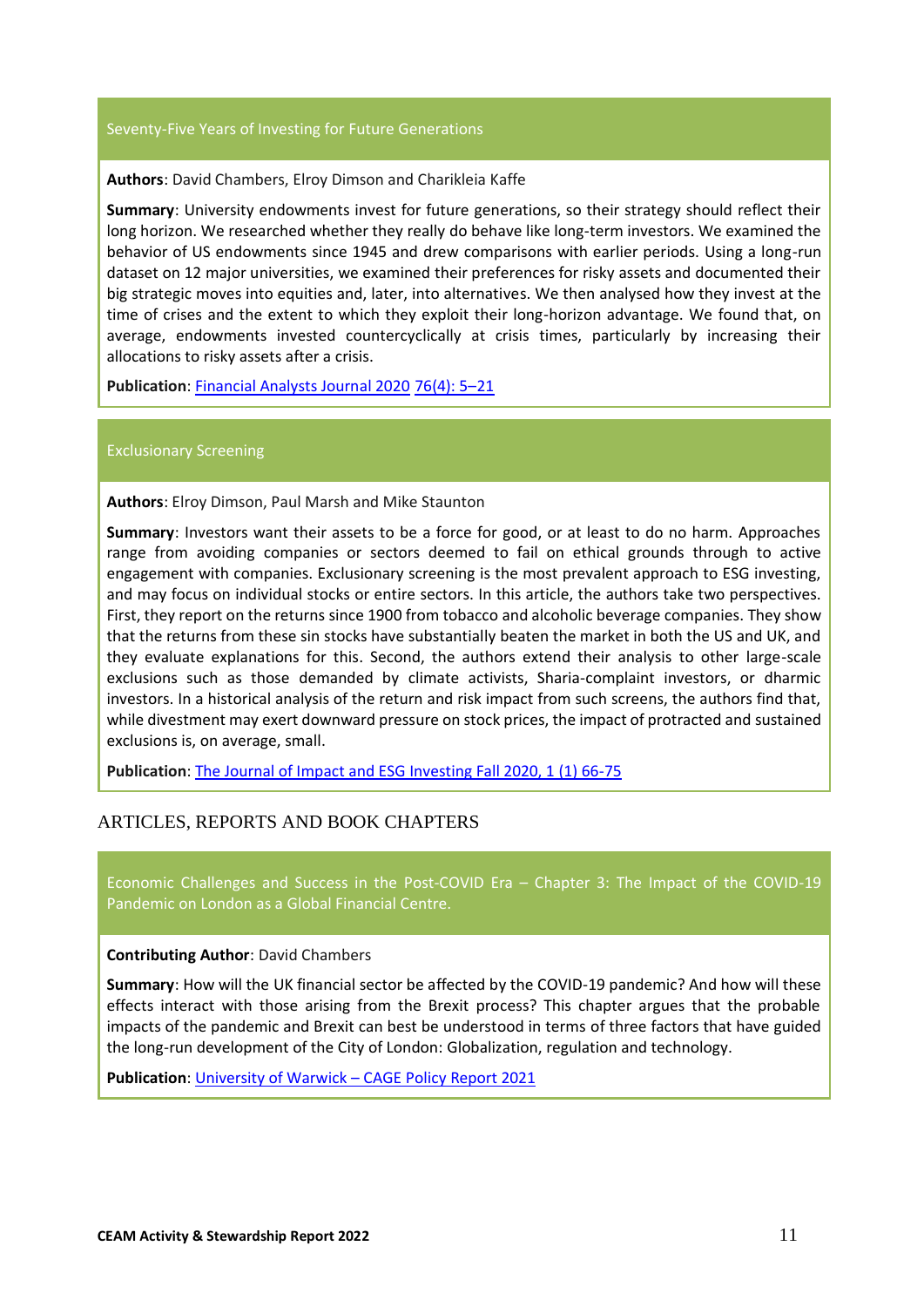#### Investment Luminaries and Their Insights: 25 years of the Research Foundation's Vertin Award

#### **Contributing Author**: Elroy Dimson

**Summary**: CFA Institute Research Foundation is honored and delighted to present these insights from 25 years of Vertin Award recipients. These legends of the investment industry range in stature from Nobel Prize winners to billionaire hedge fund managers, from distinguished professors of finance who have shaped thousands of young minds to editors of prestigious academic journals and authors of some of the most popular investment books ever published. Although their backgrounds vary widely, they hold one thing in common: They all made substantial lifetime contributions to the field of investments.

**Publication**[: CFA monograph](https://www.cfainstitute.org/research/foundation/2021/twenty-five-years-rf-vertin-award)

#### Global Investment Returns Yearbook 2020

#### **Authors**: Elroy Dimson, Paul Marsh and Mike Staunton

**Summary**: Investments with products linked to environment, social and governance (ESG) issues now (start-2020) exceed USD 31 trillion. In their Special Feature, the authors review a wealth of academic studies as well as new work of their own. They evaluate exclusionary screening, the role and limitations of ESG ratings, and whether screening enhances performance. For those pursuing exclusion-based strategies, the good news is that, over the longer term, such strategies need not compromise diversification and relative risk-adjusted returns. A caveat is that the shorter term can experience significant deviation from such longer-term results, both positive and negative. This could be a material issue for passive ESG investment products if their performance is judged over a shorter-term time horizon. For those relying on screening to enhance returns and reduce risk, there is vast literature with sometimes conflicting results depending on time horizons and approaches taken. The authors argue that the route by which ESG investors can combine principles of responsibility with aims for material capital appreciation is to pro-actively use their powerful "voice," and that of others, to engage with companies to drive change rather than "exit" through divestment.

**Publication**: Credit Suisse [Global Investment Returns Yearbook 2020 Summary Edition](http://bit.ly/GIRY2020) (complete Yearbook is hardcopy only)

#### Global Investment Returns Yearbook 2021

#### **Authors**: Elroy Dimson, Paul Marsh and Mike Staunton

**Summary**: By way of new thematic content, the 2021 edition of the Yearbook presents a highly topical deep-dive into emerging markets, reflecting their increasing importance to global markets. Only 20 years ago, emerging markets made up less than 3% of world equity market capitalization and 24% of gross domestic product. Today, they comprise 14% of the free-float investable universe and 43% of gross domestic product, with their influence only likely to grow further. To help investors frame assumptions for future returns and valuation, the study presents a substantial extension of the 23-country, 121-year Dimson-Marsh-Staunton dataset. Nine new emerging markets have been added providing for each at least 50 years of performance of equities, bonds, bills, currencies and inflation. The markets include seven from Asia – India, Hong Kong SAR, South Korea, Singapore, Taiwan (Chinese Taipei), Malaysia, and Thailand – and two from Latin America – Brazil and Mexico. We also carry historical data on a further 58 countries with data spanning less that 50 years.

**Publication**: [Credit Suisse Global Investment Returns Yearbook 2021 Summary Edition](http://bit.ly/GIRY2021) (complete Yearbook is hardcopy only)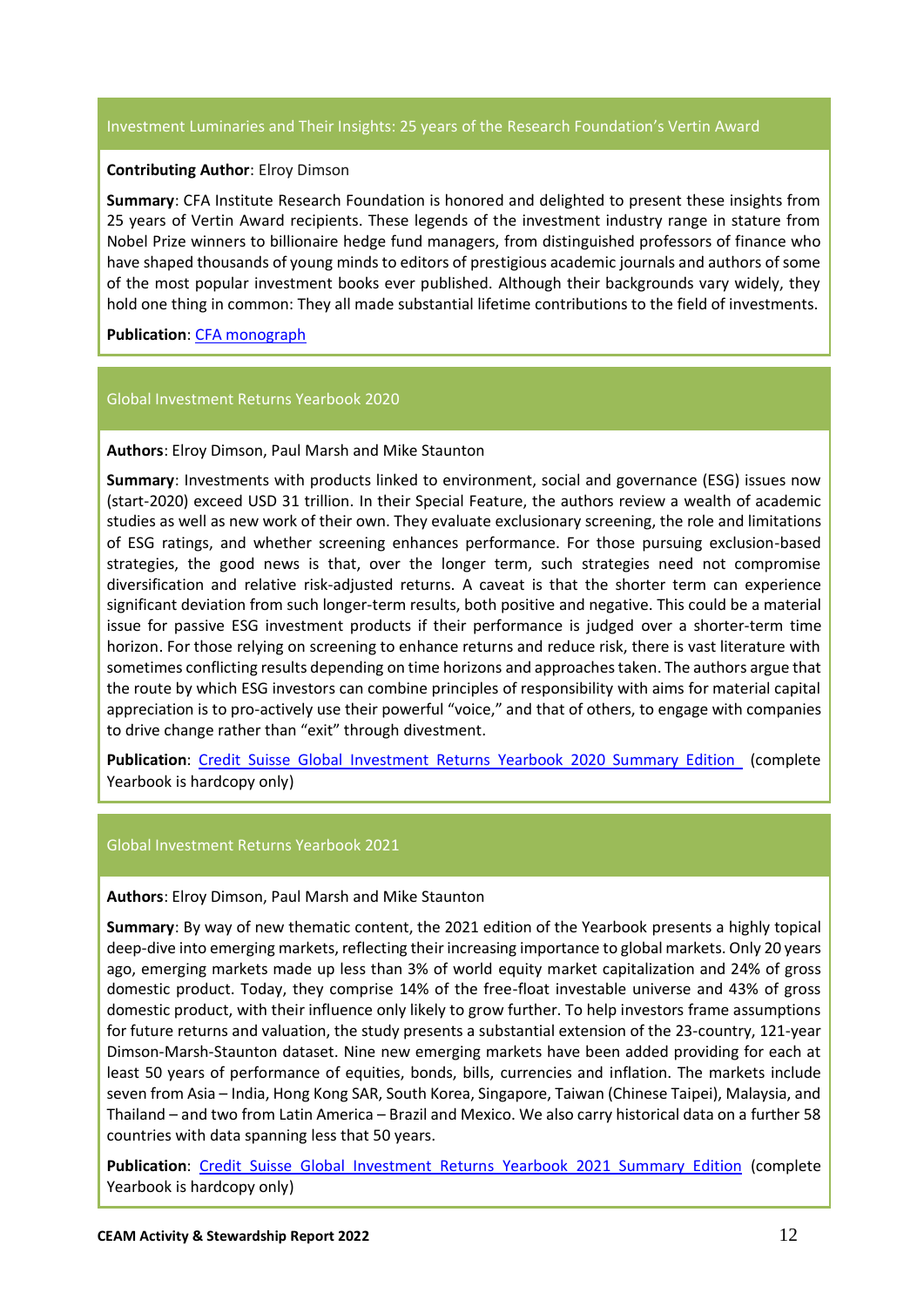## <span id="page-12-0"></span>WORKING PAPERS AND ONGOING RESEARCH

#### Coordinated Engagements

#### **Authors**: Elroy Dimson, Oğuzhan Karakaş and Xi Li

**Summary**: We study the nature of and outcomes from coordinated engagements by a prominent international network of long-term shareholders cooperating to influence firms on environmental and social issues. A two-tier engagement strategy, combining lead investors with supporting investors, is effective in successfully achieving the stated engagement goals and is followed by improved target performance. An investor is more likely to lead the collaborative dialogue when the investor's stake in and exposure to the target firm are higher, and when the target is domestic. Success rates are elevated when lead investors are domestic, and when the investor coalition is capable and influential.

**Working paper**:<https://dx.doi.org/10.2139/ssrn.3209072>

#### Local Boy Does Good: CEO Birthplace Identity and Corporate Social Responsibility

**Authors**: Lei, Zicheng and Petmezas, Dimitris and Rau, P. Raghavendra and Yang, Chen

**Summary**: We examine how CEO birthplace identity affects firm corporate social responsibility (CSR) activities. CEOs heading firms located in their home birth counties are associated with higher levels of CSR. The relation is more pronounced for CEOs with deeper home connections. Importantly, CSR activities by home CEOs are associated with significant increases in firm value relative to non-home CEOs. Additionally, home CEOs do not appear to extract private benefits, either directly or indirectly, from these activities. Overall, our results suggest that engaging in CSR will not necessarily increase firm value. The place identity of the CEO also matters.

**Working paper**: <https://ssrn.com/abstract=3718687>

#### Are Women Undervalued? Board Gender Diversity and IPO Underpricing

**Authors**: P. Raghavendra Rau, Jason Sandvik and Theo Vermaelen

**Summary**: We show that investor preferences for diversity have had a significant effect on the initial returns earned by U.S. firms going public with gender diverse boards over the past decade. There is no difference in economic fundamentals, such as profitability, between these firms and firms without gender-diverse boards following the IPO. The underpricing appears to reflect recent institutional investor demand for diverse firm boards during the IPO process, possibly as a result of social pressure or an increased focus on corporate social responsibility.

**Working paper**: [https://papers.ssrn.com/sol3/papers.cfm?abstract\\_id=3783771](https://papers.ssrn.com/sol3/papers.cfm?abstract_id=3783771)

#### Do Investors Pay Less Attention to Women (Fund Managers)?

#### **Authors**: P. Raghavendra Rau and Jinhua Wang

**Summary**: We document a gender-based attention effect in the sensitivity of mutual fund flows to fund performance using individual-level fund data from a fintech platform in China. Investors increase (decrease) flows to funds following positive and strong (negative and weak) prior- month performance. However, although there is no significant difference in the performance of male and female managers,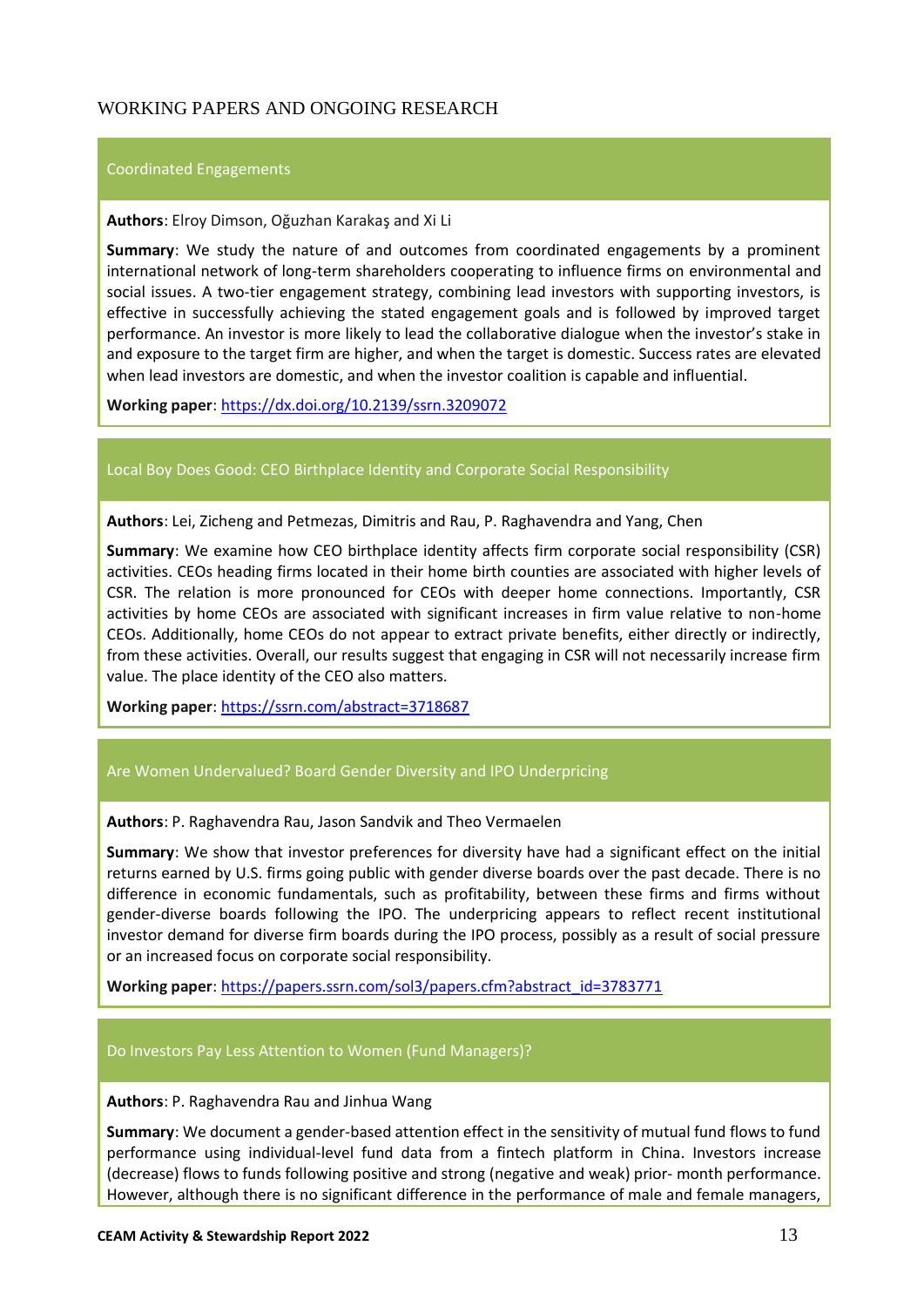the sensitivity effect significantly weakens if the fund manager is female. The effect persists after controlling for managerial characteristics and fund objectives, as well as individual investor fixed effects. Simply put, investors react less to the performance of female fund managers.

**Working paper**: [https://papers.ssrn.com/sol3/papers.cfm?abstract\\_id=3926970](https://papers.ssrn.com/sol3/papers.cfm?abstract_id=3926970)

#### Corporate Social Responsibility Committee: International Evidence

**Authors**: Xi Li, Jenny Chu and Yuxia Zou

**Summary**: We show determinants and consequences of CSR-related committee at corporate board.

**Working paper**: Either a presentation or a summary can be provided on request.

Let's Talk about the Environment: Discussions of Environment in Earnings Conference Calls and Investor Reaction

**Authors**: Xi Li, Aaron Yoon (Kellogg), Gabriel Wong (Cardiff), and Woon Sau Leung (Edinburgh).

**Summary**: a project using textual analysis technique to extract information from firms' earnings call transcripts to measure a firm's exposure to climate risk.

**Working paper**: Either a presentation or a summary can be provided on request.

#### First in the Queue: The Role of Access Privileges in Private Equity Performance

**Authors**: Pedro Saffi, Andrea Carnelli Dompe, Daniel Ferreira (LSE), Davide Ferri, Bo Tang (LSE)

**Summary**: Access privileges matter in private equity markets. Funds of funds and other financial intermediaries can create value not only by selecting, but also by being able to access, better investment opportunities. We find that access-constrained funds outperform their peers, and that limited partners with access privileges tend to re-commit to access-constrained managers. The findings suggest that access privileges play an important role in explaining value creation and limited partners' performance persistence in private markets.

**Working paper**: [https://papers.ssrn.com/sol3/papers.cfm?abstract\\_id=3965747](https://papers.ssrn.com/sol3/papers.cfm?abstract_id=3965747)

#### One Hundred Years of CIP Deviations

**Authors**: Jason Cen, Olivier Accominotti (LSE), David Chambers (CJBS), and Victor Degorce (PSE)

**Summary**: This study places the recent evidence on CIP deviations in a much longer run context by exploiting a century of daily data, constructed from newspaper and archival sources, on spot and forward bid and ask exchange rates and on money market interest rates for 62 countries. Our preliminary findings suggest that i) CIP deviations are the norm rather than an exception since the 2008 Global Financial Crisis; ii) CIP deviations tend to comove; and iii) CIP deviations are closely linked to foreign exchange market speculation.

**Working paper**: NA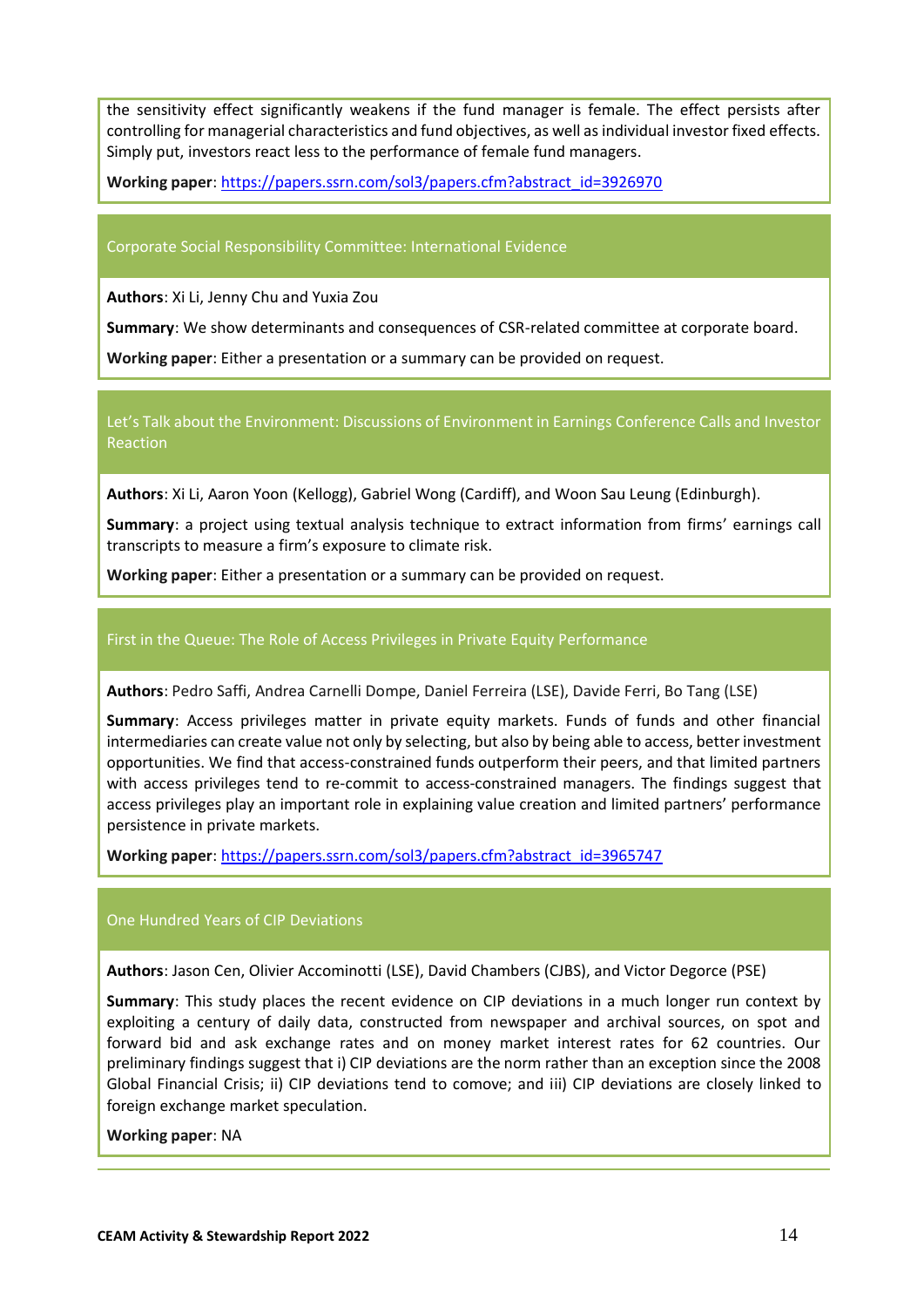#### Does Sustainable Investing Add Value? Evidence from ESG-Enhanced Benchmarks

#### **Authors**: Jason Cen, Linquan Chen (Exeter) and Yao Chen (Exeter)

**Summary**: Using various ESG ratings, we incorporate an ESG-enhancing tilt into mutual fund holdings and create fund-level hypothetical ESG-enhanced benchmark portfolios. We compare the actual fund returns with ESG-enhanced benchmark portfolio returns to examine whether sustainable investing enhances investment performance. We further investigate which ESG dimension, fund style, and characteristic help explain the profitability. We also compare the relative informational value of different ESG rating systems and propose an optimal ESG-enhanced trading strategy by aggregating across different ESG rating systems. This research provides valuable insights into whether ESG investing affects asset prices and mutual fund performance.

**Working paper**: NA

#### Risk and Return in the Residential Real Estate Market

#### **Authors**: Matthias Buechner, Simon Schmickler and Bryan Kelly

**Summary**: We examine the cross-section of property-level real estate returns using proprietary data from Zillow containing the universe of US housing transactions from 1996 to 2020. We find many property characteristics predict returns, even after accounting for multiple hypothesis testing. Several signals mirror well-known anomalies in the stock market, such as value, size, momentum, long-term return reversal, and profitability. In addition, there are real estate-specific predictors: home age, the return realized by the last owner, local income per capita, housing supply growth, property taxes, and variables related to idiosyncratic risks. Further, using machine learning techniques, we document that real estate returns are highly predictable. Out-of-sample, houses in the top decile of predicted returns outperform homes in the bottom decile by around 10% annually, even holding location, time, and size constant to account for investors' constraints. Finally, observable factor models fail to price real estate assets. However, instrumented principle component analysis (IPCA) explains this puzzle: a model with two latent risk factors prices the cross-section of housing returns.

**Working paper**: NA

#### Mimicking Portfolios at High-Frequency

**Authors**: Tengfei Zhang, David Chambers, Lucio Sarno, Jay Raol

**Summary**: We create tradable macroeconomic factors by constructing factor mimicking portfolios at high-frequency. By using 5-minute futures returns around macroeconomic announcements from One Tick dataset, we estimate the clean identification of the loadings of growth shocks by using principal component analysis. Applying the high-frequency loadings to construct a long-short mimicking portfolios at monthly level. By applying for the Giglio and Xiu (2021) method, we are working on estimating the risk premium of the mimicking portfolios on a large cross-section of asset returns. Trading strategies based on high-frequency momentum around announcements are also being explored.

**Working paper**: Either a presentation or a summary can be made available on request.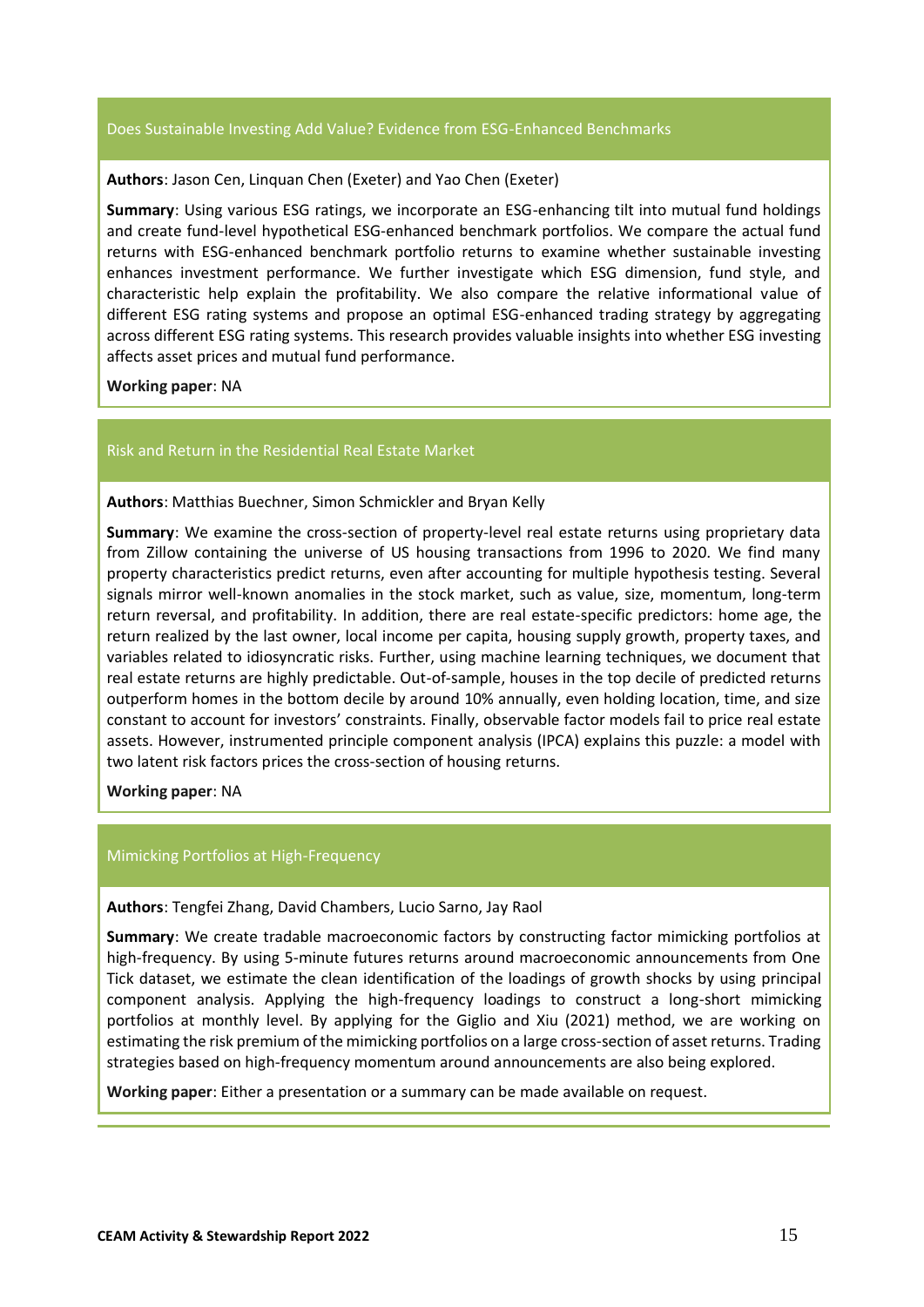#### The Market Effect of Social Norm Shifts: Evidence from Marijuana Legalization

#### **Authors**: Tengfei Zhang, David Chambers, Elroy Dimson, Jingjing Chen

**Summary**: We study the effect of social norm shifts on the investment decisions of institutional investors and explore its implications for socially responsible investing. We first test whether norm shifts affect institutional investors' attitudes toward marijuana by examining the ownership change of marijuanarelated stocks after marijuana medical legislation (MML) and recreational legislation (MRL). Our preliminary difference-in-difference results show that marijuana-related stocks have lower institutional ownership than other stocks. After MRL at the state level, marijuana-related stocks experience a significant increase in institutional ownership, while change in ownership is not significant for MML. The second test is to examine the asset prices of marijuana firms after MML and MRL. We will also perform additional tests to show the reactions of institutional investors under more and less pressure of social norms, changes in marijuana-related stock holdings at fund levels, and changes in retail investor sentiment.

**Working paper**: Either a presentation or a summary can be made available on request.

#### Gender Differences and Information Content in Conference Calls

**Authors**: Tengfei Zhang, Bill Francis (RPI), Nerissa Brown (UIUC), Wenyao Hu (SMU), and Thomas Shohfi (RPI)

**Summary**: Using a large sample of quarterly earnings conference call transcripts, we investigate gender issues in interactions between two high-profile professions—sell-side analysts and public firm executives. We find that women are generally less "visible" on conference calls. Specifically, female analysts have fewer conference call participation opportunities. Conditional on participation, female analysts are allowed fewer opportunities to ask follow-up questions and speak less compared with male counterparts. This gender-based discrimination deteriorates information production on conference calls and leads to several consequences, such as lower analysts' forecast accuracy, larger analysts' forecast dispersion, weaker liquidity, and larger volatility in equity market.

**Working paper**: Revise and Resubmit at Journal of Accounting Research

#### Manager Uncertainty and Cross-Sectional Stock Returns

#### **Authors**: Tengfei Zhang

**Summary**: This paper evidences the explanatory power of managers' uncertainty for cross-sectional stock returns. I introduce a novel machine-learning-based measure of the degree of managers' uncertain beliefs about future states: manager uncertainty (MU). I find that manager's level of uncertainty reveals valuation information about real options and thereby has significantly negative explanatory power for cross-sectional stock returns. Beyond existing market-based uncertainty measures, the manager uncertainty measure has incremental pricing power by capturing information frictions between managers' reported uncertainty and investors' perception of uncertainty. Moreover, a short-long portfolio sorted by manager uncertainty has a significantly positive premium and cannot be spanned by existing factor models. An application on COVID-19 uncertainty shows consistent results.

**Working paper**: [Manager Uncertainty and the Cross-Section of Stock Returns](https://papers.ssrn.com/sol3/papers.cfm?abstract_id=3654376)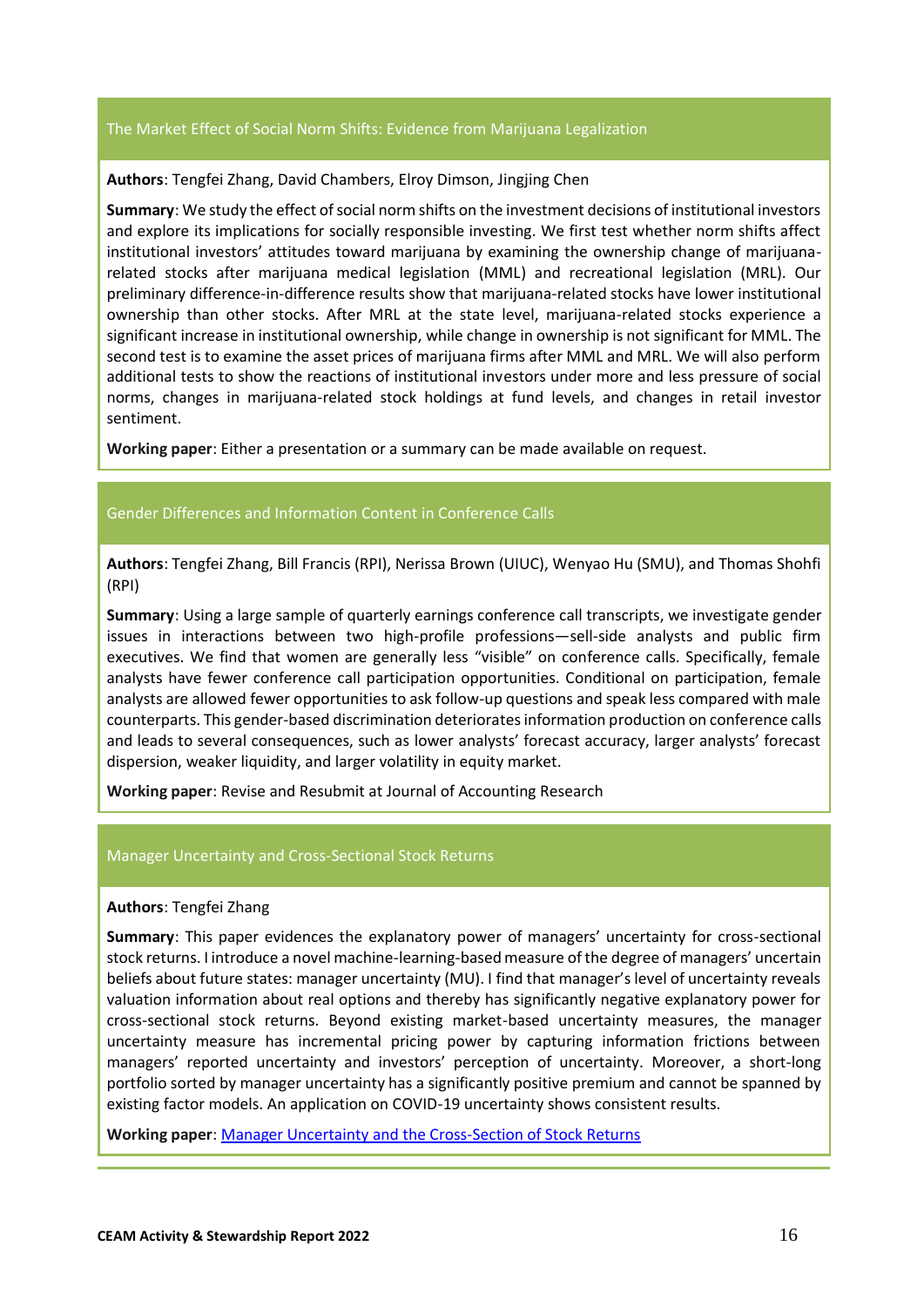#### Convenience Yields of Collectibles

#### **Authors**: Elroy Dimson, Kuntara Pukthuanthong and Matthew Vorsatz

**Summary**: We propose a novel method to estimate convenience yields of collectibles based on factor mimicking portfolios. Using up to 110 years of collectibles returns for 13 distinct asset classes, we apply machine learning techniques to address challenges from non-synchronous trading. We use these estimates to study how convenience yields affect equilibrium pricing. Convenience yield estimates for 24 of our 30 collectibles return series are positive, with an annualized mean (median) of 2.64% (2.53%). Despite various forms of underestimation, these results provide evidence that assets with positive emotional returns have lower equilibrium financial returns. This finding has important implications for ESG investing.

**Working paper**:<https://drive.google.com/file/d/1fSaNnXnpQX1pLjGImg6itJDFg8J1h0eT/view>

#### <span id="page-16-0"></span>Corporate Governance, Behavioral Finance, Market Microstructure

## <span id="page-16-1"></span>JOURNAL PUBLICATIONS

#### Staggered Boards and the Value of Voting Rights

#### **Authors**: Oğuzhan Karakaş and Mahdi Mohseni

**Summary**: This paper examines the impact of staggered boards on the value of voting rights (i.e., the voting premium) estimated using option prices. We find companies with staggered boards have a higher voting premium. Exploiting plausibly exogenous court rulings, we confirm that weakening the effectiveness of staggered boards decreases the voting premium. Given that the voting premium reflects private benefits consumption and associated managerial inefficiencies, our findings are consistent with the entrenchment view of staggered boards. Analyzing the cross-sectional heterogeneity in our sample, we find the entrenchment effect of staggered boards to be particularly pronounced for firms in noncompetitive industries and for mature firms.

**Publication**[: Review of Corporate Finance Studies \(RCFS\), Volume 10, Issue 3, pp. 513](https://academic.oup.com/rcfs/article/10/3/513/6182693)–550, September [2021](https://academic.oup.com/rcfs/article/10/3/513/6182693)

#### Till Death (or Divorce) Do Us Part: Early-life Family Disruption and Investment Behavior

**Authors**: Raghavendra Rau, André Betzer, Peter Limbach and Henrik Schürmann

**Summary**: We document a long-lasting association between a common societal phenomenon, earlylife family disruption, and investment behavior. Fund managers who experienced the death or divorce of their parents during childhood take lower risk and are more likely to sell their holdings following riskincreasing firm events. They make smaller tracking errors, hold fewer lottery stocks, and show a stronger disposition effect. The results strengthen as treatment intensifies, i.e., when disruption occurred during formative years, when bereaved families had less social support, and after (unexpected) parental deaths. The evidence adds to our understanding of the role of social factors and "nurture" in finance.

**Publication**: [Journal of Banking and Finance](https://papers.ssrn.com/sol3/papers.cfm?abstract_id=3353686) 124, 106057, 2021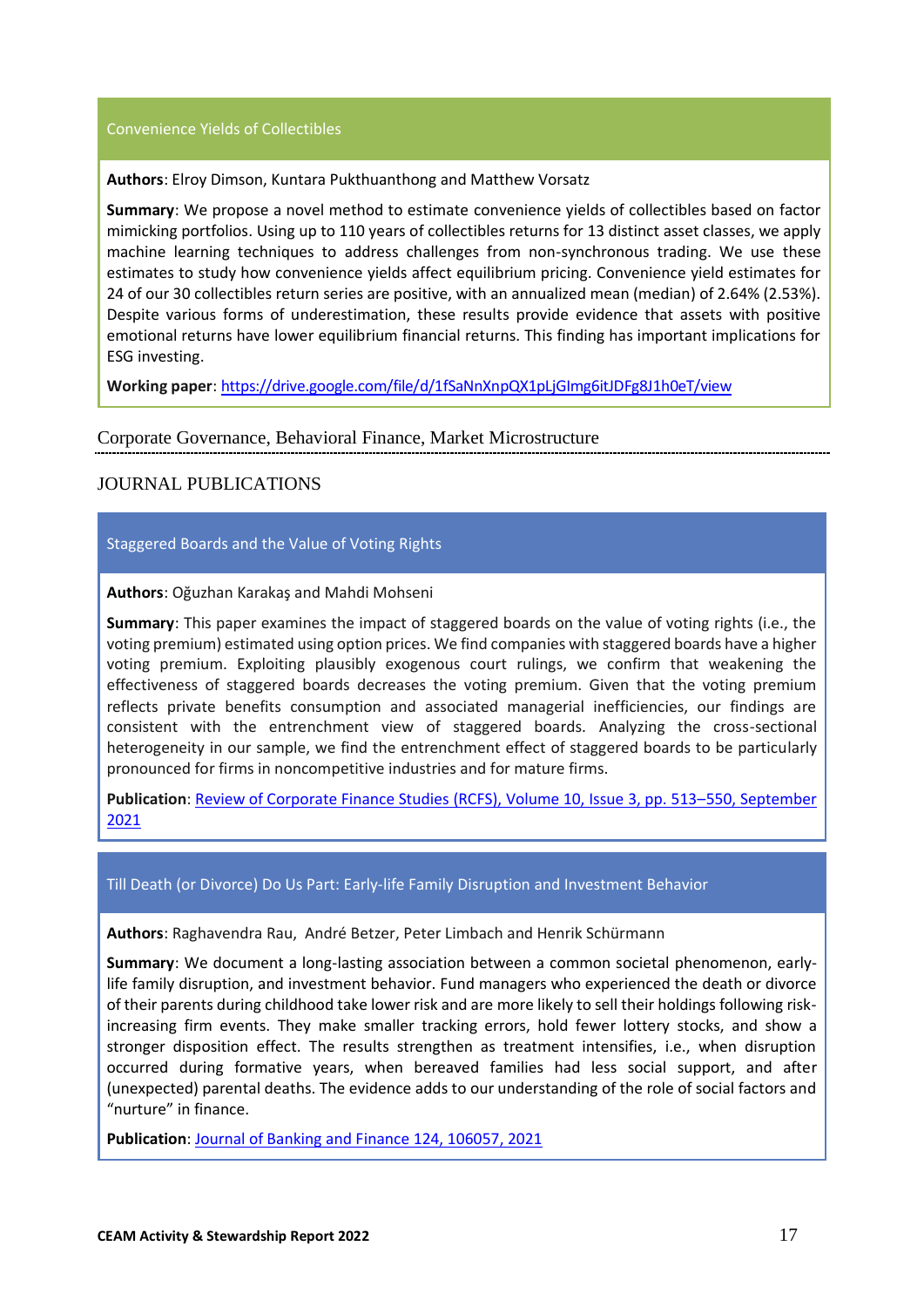#### Does the Market Understand the Ex Ante risk of Expropriation by Controlling Shareholders?

**Authors**: Raghu, Rau, Yan-Leung Cheung, Aris Stouraitis and Weiqiang Tan

**Summary**: We examine how the market values operating assets in the presence of time-varying ex ante risk that these assets may be tunneled away. We analyze pairs of Chinese publicly listed firms and their non-listed parents and examine the market valuation of current assets (cash balances, trade receivables, receivables due from the controlling shareholders, inventories) and fixed assets on the publicly listed firm's balance sheet. Our results show that in periods when the risk of tunneling from the publicly listed firm to its controlling shareholder increases, operating assets that are easy to tunnel (cash and receivables due from the controlling shareholder) are valued at larger discounts, while operating assets that are not easy to tunnel (trade receivables, inventories, fixed assets) are not valued at such discounts.

**Publication**[: Journal of Corporate Finance](https://papers.ssrn.com/sol3/papers.cfm?abstract_id=2716885)

#### The Role of Corporate Culture in Bad Times: Evidence from the COVID-19 Pandemic

**Authors**: Kai Li, Xing Liu, Feng Mai and Tengfei Zhang

**Summary**: After fitting a topic model to 40,927 COVID-19-related paragraphs in 3,581 earnings calls over the period January 22 to April 30, 2020, we obtain firm-level measures of exposure and response related to COVID-19 for 2,894 U.S. firms. We show that despite the large negative impact of COVID-19 on their operations, firms with a strong corporate culture outperform their peers without a strong culture. Moreover, these firms are more likely to support their community, embrace digital transformation, and develop new products than those peers. We conclude that corporate culture is an intangible asset designed to meet unforeseen contingencies as they arise.

**Publication**[: Journal of Financial and Quantitative Analysis, Forthcoming](https://papers.ssrn.com/sol3/papers.cfm?abstract_id=3632395)

How Much do Firms Pay as Bribes and What Benefits do They Get? Evidence from Corruption Cases Worldwide

**Authors**: Raghu Rau, Stephen Yan-Leung Cheung and Aris Stouraitis

**Summary**: We analyze a hand-collected sample of 166 prominent bribery cases, involving 107 publicly listed firms from 20 stock markets that have been reported to have bribed government officials in 52 countries worldwide during 1971-2007. We focus on the initial date of award of the contract for which the bribe was paid (rather than of the revelation of the bribery). Our data enable us to describe in detail the mechanisms through which bribes affect firm value. We find that firm performance, the rank of the politicians bribed, as well as bribe-paying and bribe-taking country characteristics affect the magnitude of the bribes and the benefits that firms derive from them.

**Publication**[: Management Science 67 \(10\), 6235-6285, 2021](https://papers.ssrn.com/sol3/papers.cfm?abstract_id=1772246)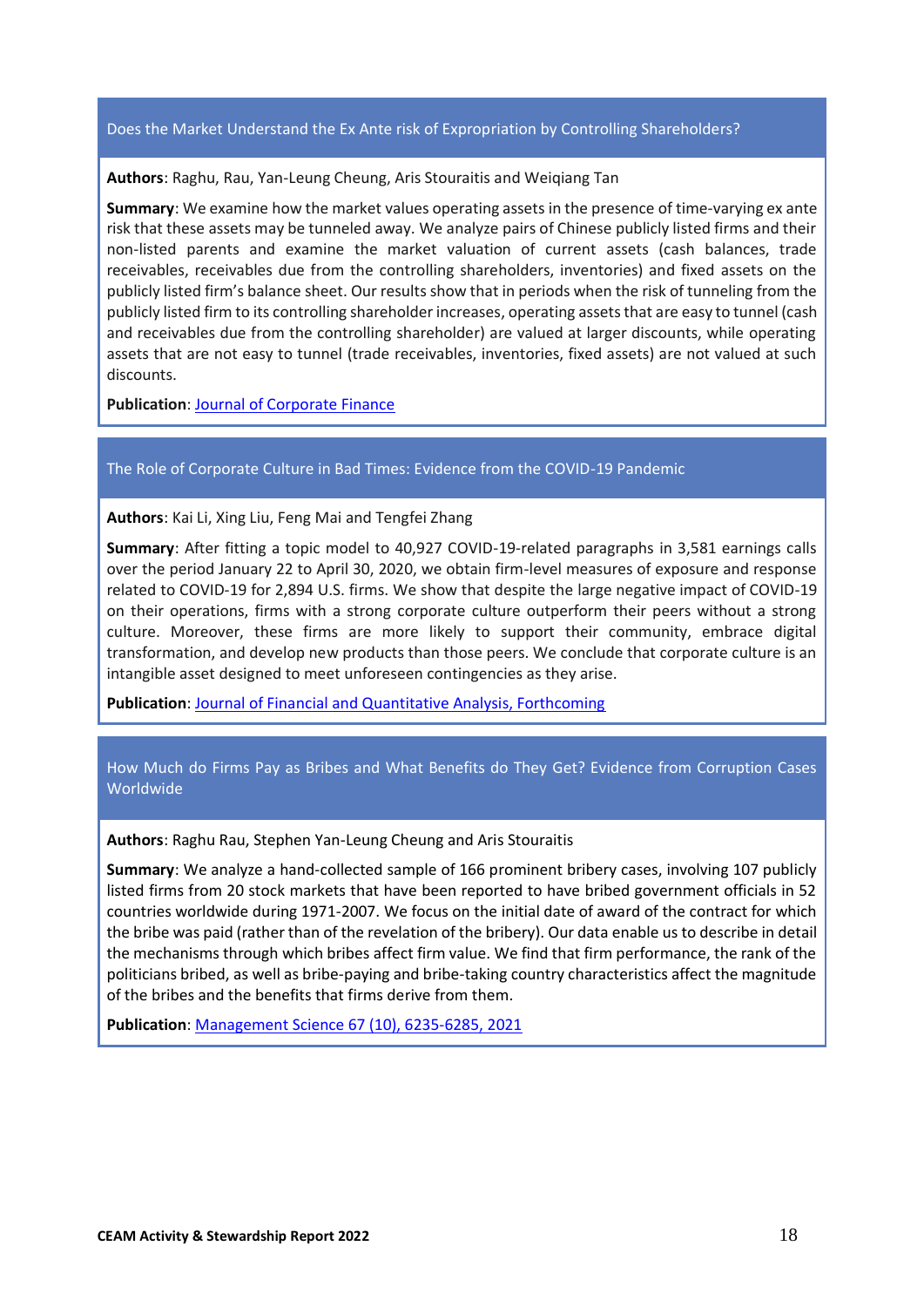## <span id="page-18-0"></span>ARTICLES, REPORTS AND BOOK CHAPTERS

#### The Palgrave Handbook of Technological Finance

**Authors**: Raghu Rau, Robert Wardrop and Luigi Zingales

**Summary**: This collection highlights the most current developments to date and the state-of-the-art in alternative finance, while also indicating areas of further potential. Acting as a roadmap for future research in this innovative and promising area of finance, this handbook is a solid reference work for academics and students whilst also appealing to industry practitioners, businesses and policy-makers.

**Publication[: Palgrave Macmillan](https://link.springer.com/book/10.1007/978-3-030-65117-6)** 

## <span id="page-18-1"></span>WORKING PAPERS AND ONGOING RESEARCH

#### Oracles of the Vote: Predicting the Outcomes of Proxy Contests for Board Seats

**Authors**: Oğuzhan Karakaş, Scott Hirst and Ting Yu

**Summary**: This paper examines proxy contests and the value of shareholder voting rights (i.e., voting premium) estimated using option prices. Our sample consists of 1,053 proxy contests for board seats from 1994 to 2017 where targets are U.S. publicly listed firms. We find that voting premium can foretell the outcomes of the proxy contests. Specifically, voting premiums around contest announcements increase for contests that are later settled or voted, but remain unchanged for contest that are later withdrawn. Further, the success of the dissidents achieving board seats at the voted contests increases with the voting premium around the record dates.

**Working paper**: Either a presentation or a summary can be made available upon request.

#### Earnings and the Value of Voting Rights

**Authors**: Oğuzhan Karakaş and Umit Gurun

**Summary**: We examine the impact of earnings announcements on the value of shareholder voting rights (voting premium) estimated using a new technique that exploits option prices. We find the voting premium is negatively related to earnings surprises. This relation is primarily driven by unfavorable earnings surprises. The negative effect of earnings on the voting premium is more pronounced with impending shareholder meetings, shareholder activist involvement, firm performance below industry norms, and is attenuated by lower analyst forecast dispersion, more insider ownership, fewer generalizable assets. Our study highlights the opposing influences of earnings on stock price through voting and cash flow rights.

**Working paper**: <https://dx.doi.org/10.2139/ssrn.2793545>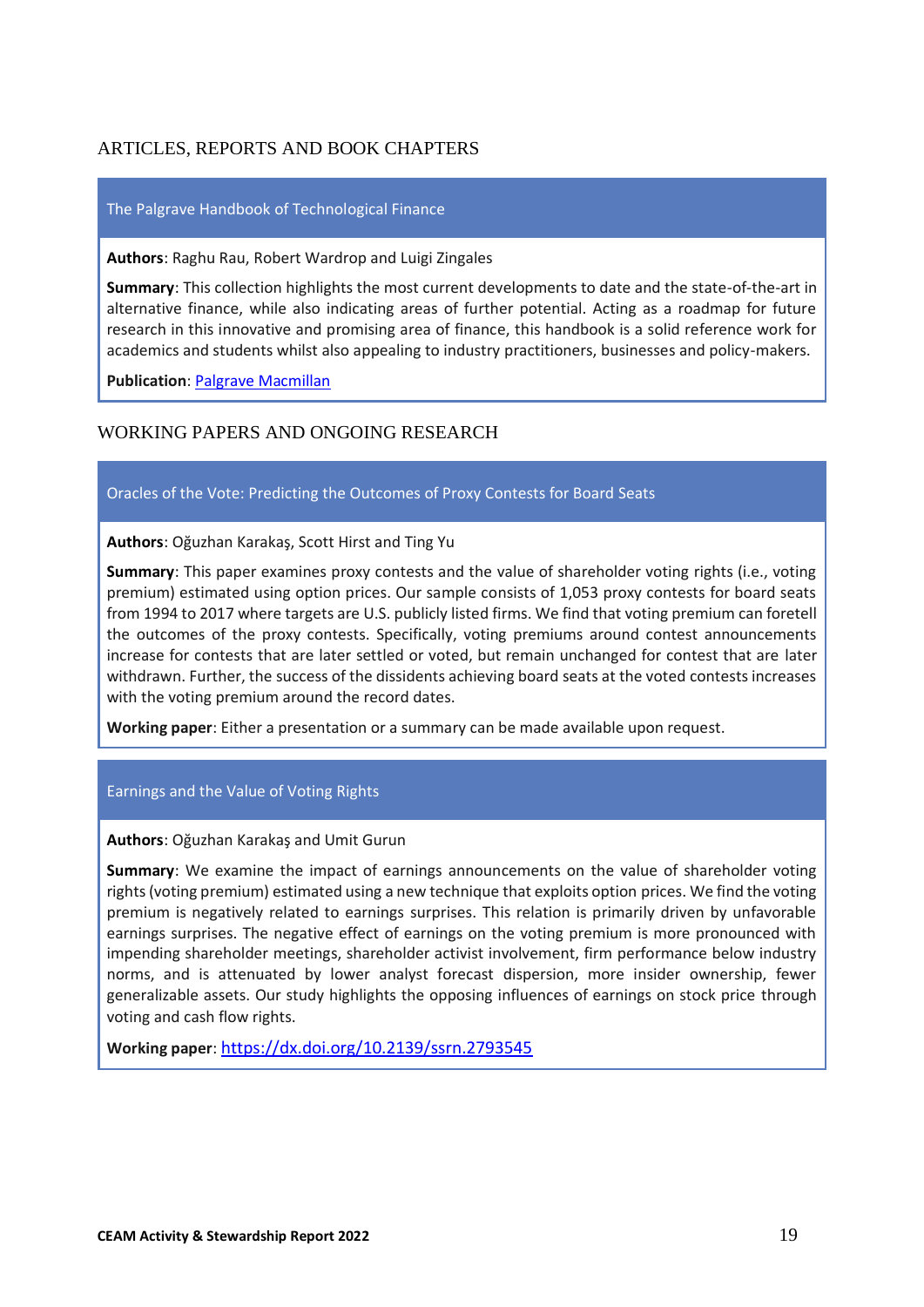#### Shareholder-Creditor Conflicts and Limits to Arbitrage: Evidence From the Equity Lending Market

#### **Authors**: Pedro Saffi, Yongqiang Chu, Luca Lin and Jason Sturgess

**Summary**: We show that conflicts of interest between shareholders and creditors affect prices in financial markets through the equity lending market and short selling constraints. Using mergers between financial institutions as exogenous variation in the presence of dual holders, that is, institutions holding equity and debt of the same firm, we find that shareholders increase equity lending supply when they face lower conflicts, which reduces short sale constraints and limits to arbitrage and increases price efficiency. The decrease in short sale constraints is more pronounced in firms with exante greater conflicts of interest between shareholders and creditors. Our findings suggest that agency problems due to shareholder-creditor conflicts have a real impact on market efficiency and asset prices.

**Working paper**: [https://papers.ssrn.com/sol3/papers.cfm?abstract\\_id=3747035](https://papers.ssrn.com/sol3/papers.cfm?abstract_id=3747035)

Does Stock Manipulation Distort Corporate Investment? The Role of Short Selling Costs and Share Repurchases

**Authors**: Pedro Saffi, Murillo Campello and Rafael Matta

**Summary**: We characterize the effect of short selling costs on interactions between informed and uninformed speculators, showing how this dynamic impacts corporate decisions. Manipulation coexists with informed trading at low shorting costs, reducing price informativeness and firm investment. Manipulation becomes less profitable as shorting costs increase, making prices more informative and boosting investment if speculators are less likely to be informed. At high shorting costs, informed shorting is unprofitable even without manipulation threats, resulting in low price informativeness and constraining firm investment. Our model shows how contracts that pre-commit funds induce managers to stop manipulation through stock repurchases, implementing efficient investment.

**Working paper**: [https://papers.ssrn.com/sol3/papers.cfm?abstract\\_id=3669172](https://papers.ssrn.com/sol3/papers.cfm?abstract_id=3669172)

#### The Rise of the Equity Lending Market: Implications for Corporate Policies

#### **Authors**: Pedro Saffi and Murillo Campello

**Summary**: We show how the equity lending market affects corporate behavior. Firms react to a decline in the cost to short their stocks by repurchasing shares and increasing investment, consistent with the theory that managers respond to manipulative shorting threats by signaling firm value through observable corporate policies. Firms also save more cash and issue more debt in response to declines in stock loan fees. These policy responses are internally coherent and are more pronounced for firms with more illiquid stocks, higher growth opportunities, and higher governance standards.

**Working paper**: [http://papers.ssrn.com/sol3/papers.cfm?abstract\\_id=2703318](http://papers.ssrn.com/sol3/papers.cfm?abstract_id=2703318)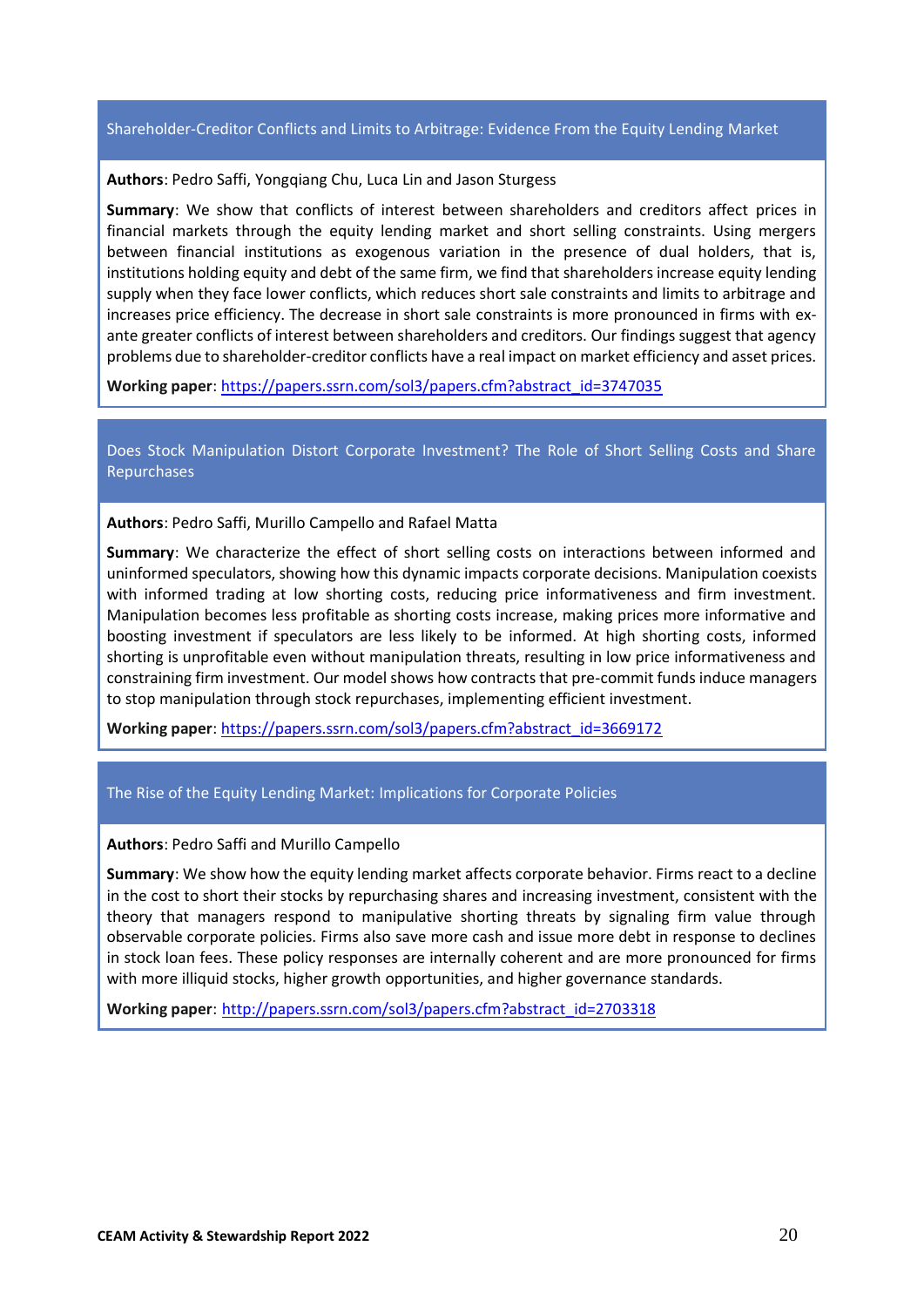## <span id="page-20-1"></span><span id="page-20-0"></span>JOURNAL PUBLICATIONS

#### Mutual Fund Performance: Using Bespoke Benchmarks to Disentangle Mandates, Constraints and Skill

**Authors**: Alessandro Beber, Michael W. Brandt, Jason Cen and Kenneth A. Kavajecz

**Summary**: While no two mutual funds are alike in terms of their mandates and constraints, metrics used to evaluate fund performance relative to peers typically fail to account for these differences by relying on generic benchmark indices and rankings. We develop a methodology to construct a conditional multi-factor benchmark that explicitly incorporates the details of a given fund's mandates and constraints. The results suggest that (i) mandates and constraints are economically important and affect funds differently, (ii) in general, the average mutual fund has a much improved track record when comparing themselves to a bespoke benchmark, and (iii) the rank ordering of fund bespoke performance relative peers is significantly different than the original rank ordering suggesting investors and regulators would make better decisions regarding their mutual funds if they incorporate the impact of mandates and constraints.

**Publication**[: Journal of Empirical Finance](https://papers.ssrn.com/sol3/papers.cfm?abstract_id=3211588)

## <span id="page-20-2"></span>WORKING PAPERS AND ONGOING RESEARCH

#### Phantom of the Opera: ETF Shorting and Shareholder Voting

**Authors**: Oğuzhan Karakaş, Richard B. Evans, Rabih Moussawi and Michael Young

**Summary**: The short-selling of exchange-traded funds (ETFs) creates "phantom" ETF shares, trading at ETF market prices, with cash flows rights but no associated voting rights. Unlike regular ETF shares backed by the ETF's underlying securities which are voted as directed by the ETF sponsor, phantom ETF shares are backed by collateral that is not voted. Introducing a novel measure of phantom ETF shares for the corresponding underlying securities, we find that increases in phantom shares are associated with decreases in number of proxy votes cast (for and against), and increases in broker non-votes, the voting premium, and value-reducing acquisitions.

**Working paper**:<https://dx.doi.org/10.2139/ssrn.3345799>

#### The More Things Change, The More They Stay The Same: Why Do Mutual Funds Change Sub-advisors?

#### **Authors**: Pedro Saffi, Julia Arnold, David Chambers and Xinrui (Cindy) Zheng

**Summary**: We study the effects of managerial turnover and competition on U.S. sub-advised mutual funds (MFs), using changes of sub-advisors by 426 funds from January 1995 to December 2016. Subadvised MFs exhibit return-chasing behaviour when making turnover decisions, but these changes neither improve subsequent fund returns and risk measures nor increase future flows into the fund. Using sub-advisor turnover to change the degree of competition among sub-advisors does not affect the performance of incumbent sub-advisors. Overall, there is no evidence that sub-advisor selection decisions by fund families benefit sub-advised MF's performance. Outperforming sub-advisors with larger style drift are less likely to be hired, and the more a sub-advisor deviates from its investment mandate, the more likely it is to be fired.

**Working paper**: [https://papers.ssrn.com/sol3/papers.cfm?abstract\\_id=3962476](https://papers.ssrn.com/sol3/papers.cfm?abstract_id=3962476)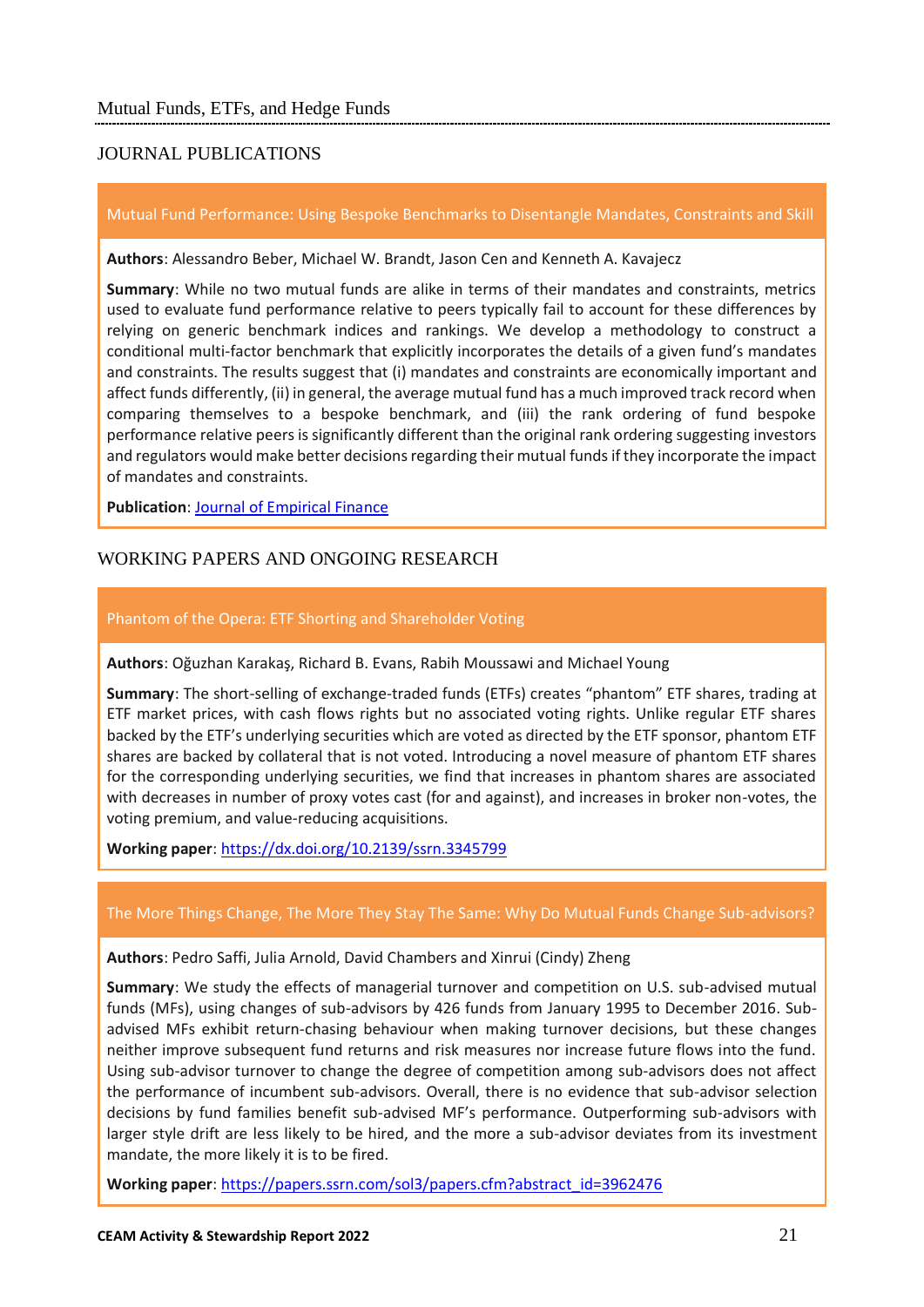#### Glass Half Full or Half Empty? Activists, Short Sellers, and Disagreement

#### **Authors**: Pedro Saffi, Tao Li and Daheng Yang

**Summary**: We study events in which activist hedge funds and short sellers target the same stock, using unique European data on activism and mandatory disclosures of large short positions. We find that the presence of large short sellers positively influences activists' targeting decisions (especially when investor disagreement is high) and their success and profitability. Hedge fund activism is associated with a reduction in short interest but it does not affect the likelihood of a large short position. Our results suggest that corporate managers become more receptive to activists' demands after they face pressure from large short sellers. 2018 INQUIRE Europe Award.

**Working paper**: [https://papers.ssrn.com/sol3/papers.cfm?abstract\\_id=3820253](https://papers.ssrn.com/sol3/papers.cfm?abstract_id=3820253)

#### Securities Lending and Information Acquisition

**Authors**: Pedro Saffi, Stefan Greppmair, Stephan Jank and Jason Sturgess

**Summary**: We show that mutual funds use information acquired by participating in the equity lending market to make portfolio allocation decisions. Using data from German mutual funds on their stocklevel lending decisions, we find that funds lending shares are more likely to exit positions relative both to stocks that they do not lend and to funds that do not lend. Lenders also avoid losses by better timing the closure of long positions than for stocks they do not lend. Finally, we show information acquisition in the lending market allows lenders to front-run public disclosure of large short positions. The results suggest that the securities lending market provides a mechanism for mutual funds to acquire information.

**Working paper**: [https://papers.ssrn.com/sol3/papers.cfm?abstract\\_id=3604977](https://papers.ssrn.com/sol3/papers.cfm?abstract_id=3604977)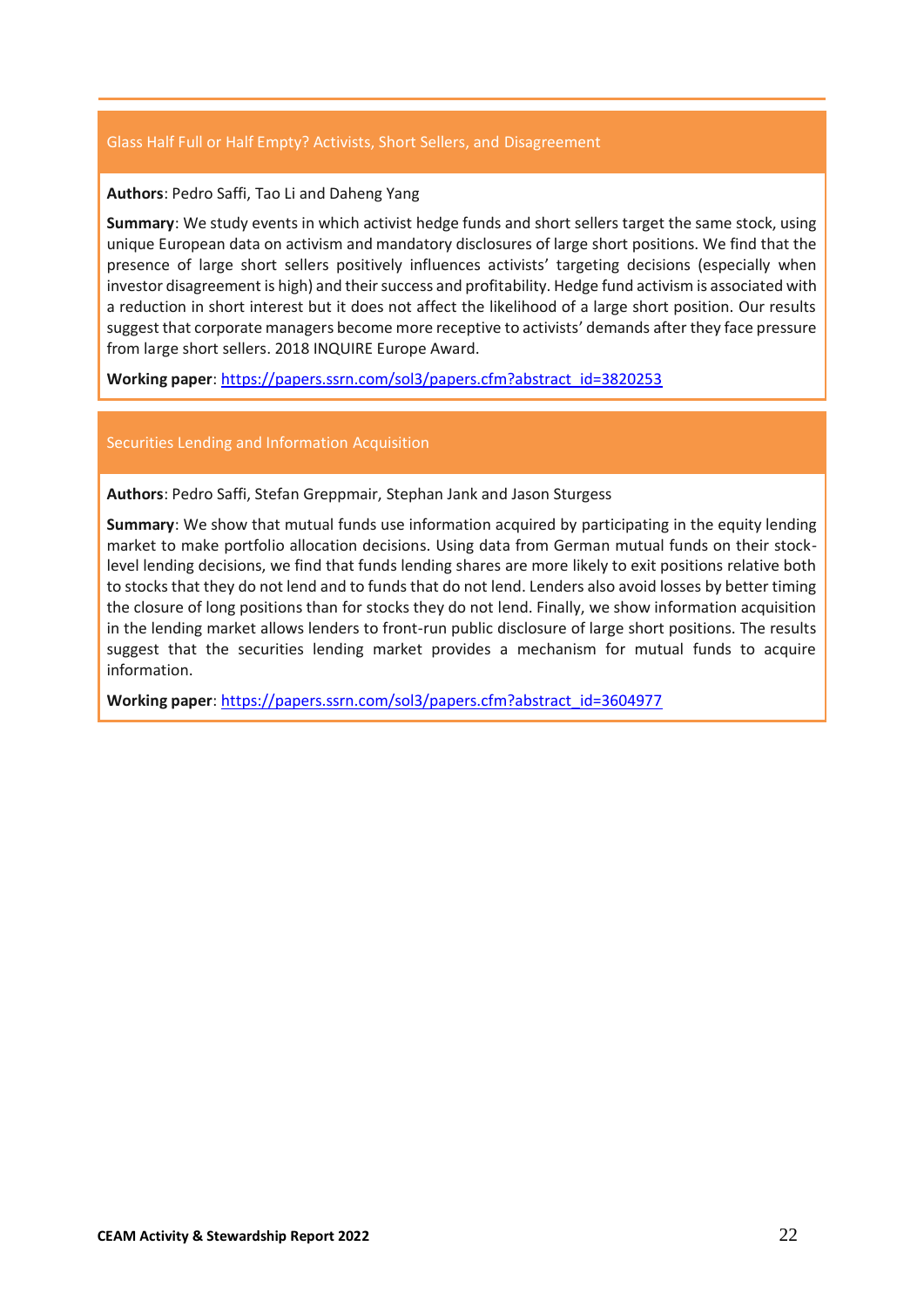## <span id="page-22-0"></span>**Public Engagement and Outreach Activities**

We have facilitated and contributed to knowledge exchange between academics and practitioners through the following events and activities.

#### <span id="page-22-1"></span>European Investment Forum 2021

The European Investment Forum 2021 took place in person and over three days between 12-14 September 2021, at the University Arms Hotel, Cambridge. It was the second collaboration between the Centre for Endowment Asset Management and the London Stock Exchange Group. The Forum intended to challenge the frontiers of investment thinking by showcasing innovative ideas across the natural and social sciences.

The 2021 Forum was attended by over 50 asset owners and investment practitioners. It addressed fundamental questions around key themes including: acute and slow pandemics, the influence of demographics on the investment environment, today's biggest trends & re-shaping the future, quantum computing, machine learning & AI and their impact on asset management, digital currencies: opportunities and challenges, the growth of fintech & big tech credit markets, venture capital investing, investing for the long term, sustainable and responsible investing, investor involvement in corporate governance.

## <span id="page-22-2"></span>Universal Ownership and Global Systemic Risks Summit

The Universal Ownership and Global Systemic Risks Summit was held in person at Jesus College between 26 - 28 October 2021. The event was specificly designed for the senior executives from 12 of the world's largest asset owner institutions to attend ahead of COP26. The topics discussed included; understanding systemic risk, sustainable finance in the context of systemic risk and the next steps forwards as norm formation, applying the guardrails.

## <span id="page-22-3"></span>One Hundred Years of the Modern Foreign Exchange Market

Organised in collaboration with the Bank of England and the Centre for Economic Policy Research (CEPR), this one-day workshop was intended to reflect on the evolution of the modern foreign exchange market in London over the last hundred years. The agenda included contributions from leading economists, historians and practitioners and it was intended to cover the following key themes: the international role of sterling and the London market, the role of the Bank of England, currency market efficiency and predictability, and developments in of market microstructure and in fintech in the context of foreign exchange.

It had been due to take place in March 2020 but due to the covid pandemic it was canceled a few weeks before it was due to run.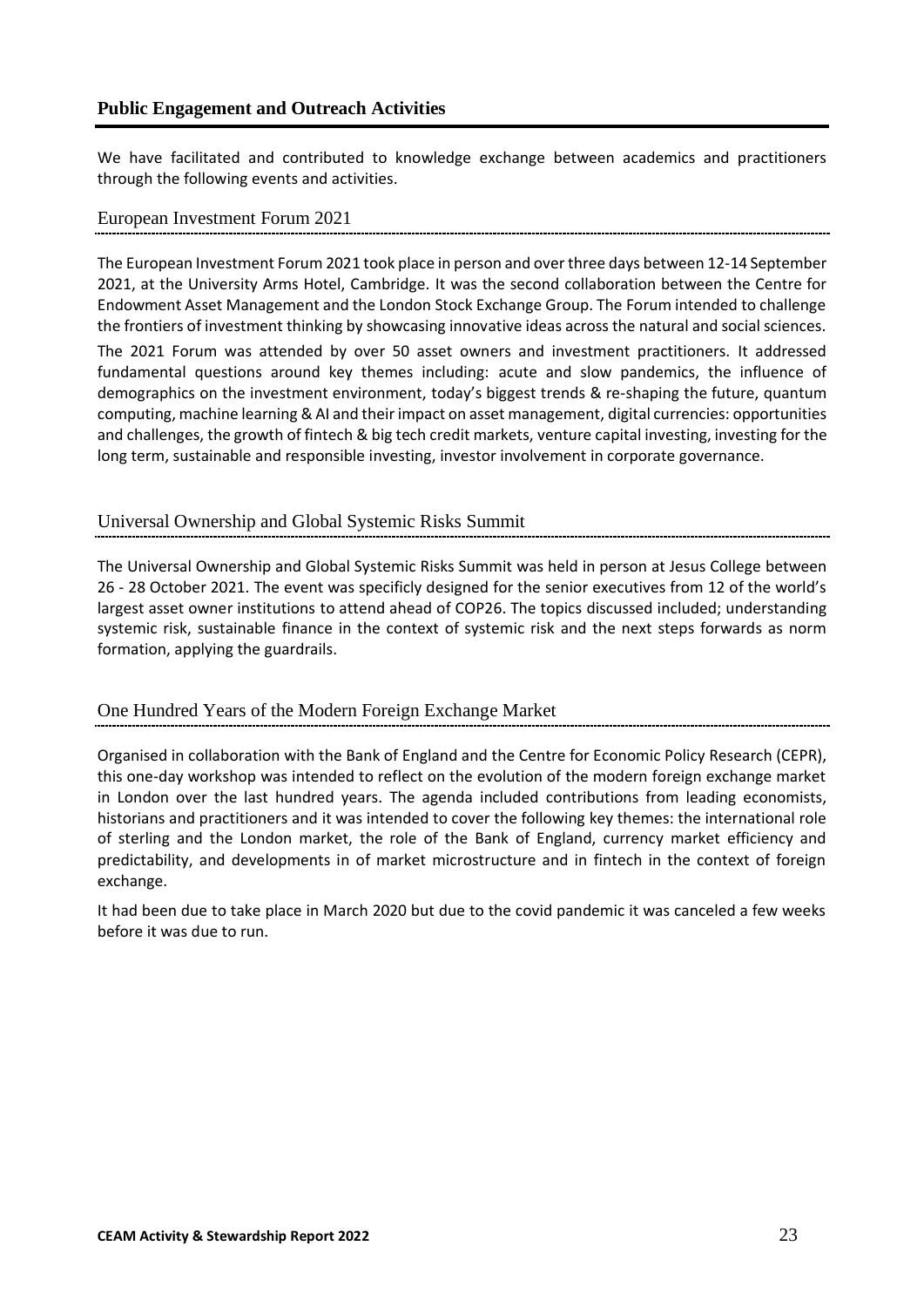## <span id="page-23-1"></span><span id="page-23-0"></span>CEAM Research Fellows, Fellows & Research Affiliates

## <span id="page-23-2"></span>RESEARCH FELLOWS





#### **Prof. William N. Goetzmann, Edwin J. Beinecke Professor of Finance and Management Studies, Yale School of Management & Director of the International Center for Finance**

Will is an expert on a diverse range of investments. His past work includes studies of stock market predictability, hedge funds and survival biases in performance measurement. His current research focuses on alternative investing, factor investing, behavioral finance and the art market.

#### **Dr Xi Li, Associate Professor of Accounting, The London School of Economics and Political Science (LSE)**

Xi's research focuses on Financial Reporting and Disclosure, Debt Contracting, and Shareholder Engagement on Environmental, Social and Governance (ESG) issues. She has published in top-tier academic journals in accounting and finance areas. Before joining the LSE in 2016, she worked at Fox School of Business, Temple University and the Wharton School, University of Pennsylvania. She earned her PhD in accounting from the London Business School in 2010.



#### **Prof. Adam Reed, Professor of Finance and Julian Price Distinguished Scholar of Finance, UNC Kenan-Flagler Business School**

Adam researches asset pricing, with a focus on short selling. His work has been published in the top finance journals, and it has featured the Wall Street Journal, and the New York Times. He served as a research consultant for the US Securities and Exchange Commission and as a member of the board directors for a number of organizations. He received a bachelors degree in mathematics and economics with honors from the University of California at Berkeley, and a doctorate in finance from the Wharton School of the University of Pennsylvania.

#### <span id="page-23-3"></span>**FELLOWS**



#### **Hiromichi (Hiro) Mizuno, the former Chief Investment Officer of Japan's Government Pension Investment Fund (GPIF)**

Hiro led GPIF, the world's largest pension fund, to embrace a long-term vision with a commitment to sustainable investing. He serves on the boards of Tesla and the Principles for Responsible Investment, and is an advisor to the World Economic Forum, Milken Institute, CFA Institute, and several Japanese government ministries. Prior to joining GPIF, Mr Mizuno was a partner of Coller Capital, a London-based private equity firm.



#### **Dr Christopher Woods, the former Head of Index Policy at FTSE Russell**

Chris is an investment professional whose expertise lies in the indexation of equities, fixed income and digital assets as well as governance, policy and regulation, risk, and hedge fund management. As the Head of Index Policy at FTSE Russell, Chris was responsible for index methodologies across all asset classes. Before that he was the Chief Investment Officer at Man Global Strategies, Man Group plc.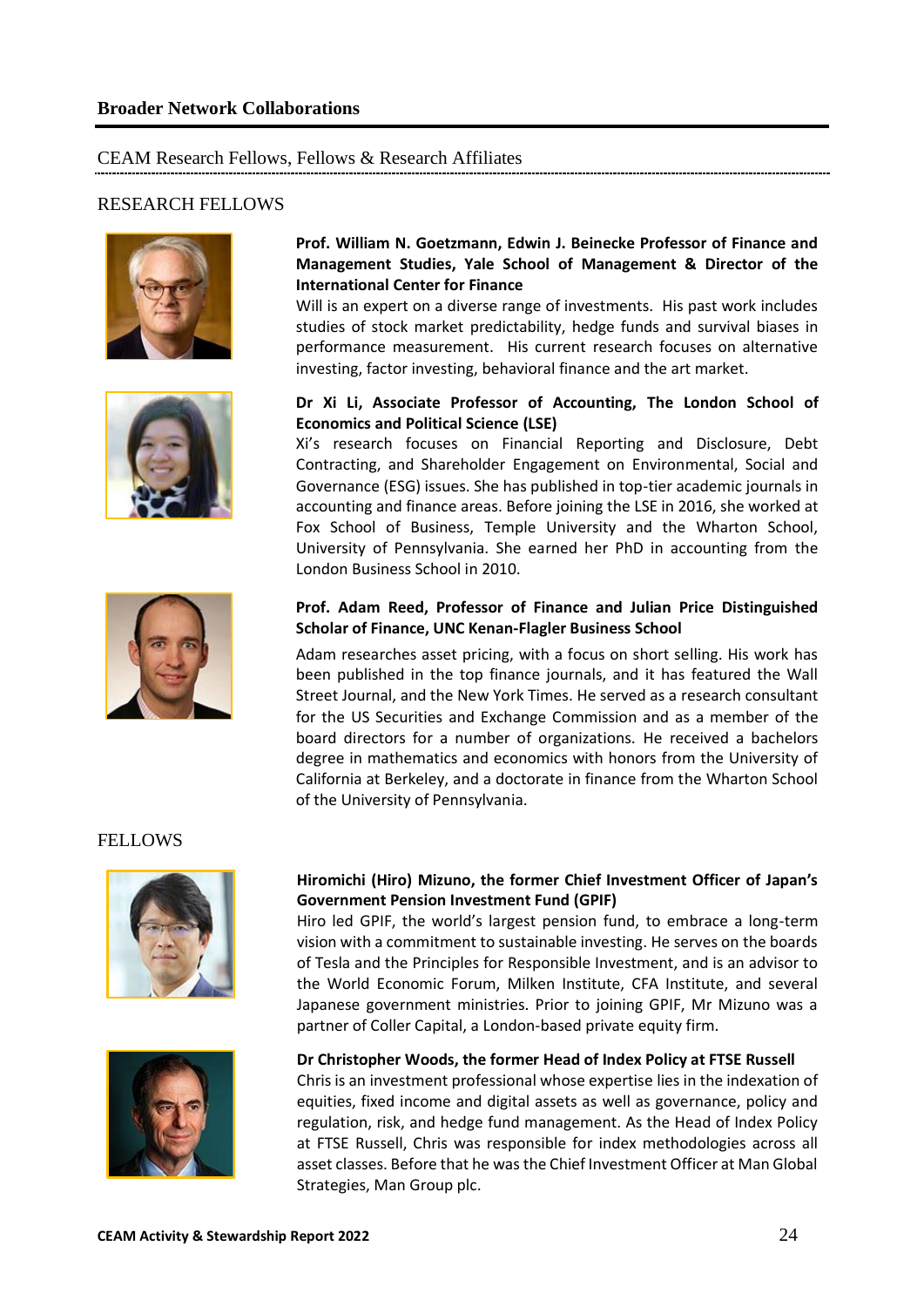#### <span id="page-24-0"></span>FORMER FELLOWS



#### **Dr Harald Lohre, Director of Research at Invesco Quantitative Strategies (CEAM Fellow 2020-2021)**

Harald leads the Frankfurt Research Team and is a member of the management team responsible for strategic planning and direction. His work has been published widely in academic and practitioner journals, and he is the winner of The Sir Clive Granger Memorial Best Paper Prize. Harald is a Visiting Research Fellow at the Centre of Financial Econometrics, Asset Markets and Macroeconomic Policy at Lancaster University Management School, and serves on the research committee of Inquire Europe as well as the editorial board of the Journal of Systematic Investing.

**Dr Bradley Jones, Head of the International Department at the Reserve** 





**Bank of Australia (CEAM Fellow 2016-2021)**

where he has worked in the Monetary and Capital Markets Department since 2013. Brad holds a PhD in finance from Macquarie University and has published extensively on a wide range of topics related to international financial markets and financial stability.



#### **Paul Warren, Former Senior Bursar, Clare College, University of Cambridge (CEAM Fellow 2014 - 2021)**

Paul was a senior bursar at Clare College, Cambridge between 2013 – 2021. Before Clare College, he served as Bursar of Corpus Christi College for five years. Prior to this, he had a successful career in investment management, including Putnam Investments in Boston where he was CEO of Global and US Core equities.

## <span id="page-24-1"></span>RESEARCH AFFILIATES



#### **Dr Matthias Büchner, Research Analyst at Trafigura**

Matthias' research focuses on applications of machine learning to investment management. Previously, he has undertaken a PhD in Finance & Econometrics at Warwick University, part of which was spent as a Visiting Scholar at the Yale School of Management and was a post-doctoral research associate in Finance at the University of Cambridge until May 2021. Matthias holds an MSc in Financial Mathematics from University College London (UCL) and a BSc in Physics from Karlsruhe Institute of Technology.



**Dr Jason Cen, Lecturer In Finance, The University Of Exeter Business School** Jason joined the University of Exeter Business School in January 2020 as a Lecturer in Finance. Prior to this, Jason held academic appointments at the University of Essex as a Lecturer in Finance and at the University of Cambridge as a postdoctoral research associate in Finance. Jason has been working on research projects in empirical asset pricing, international finance, and investment management. His recent paper, "Currency Regimes and the Carry Trade" has won the Best Paper Award for Asset Pricing and Investments at the 2018 FMA European Conference and has been published on the Journal of Financial and Quantitative Analysis.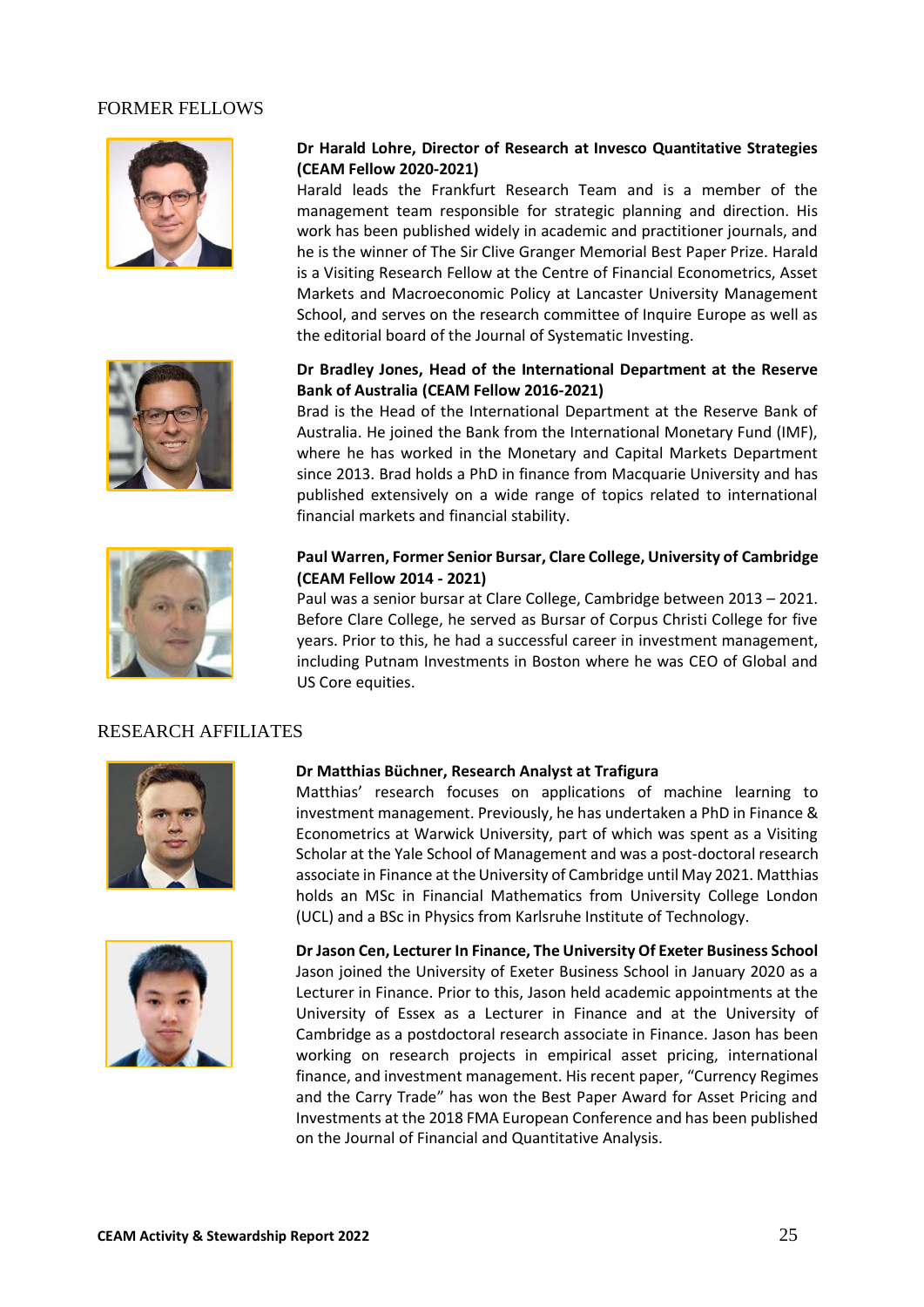<span id="page-25-0"></span>A core part of CEAM's mission is to contribute to the research environment for faculty at Cambride Judge Business School who are enaged with research in areas of asset pricing, investment analysis in financial markets, models of asset prices and returns, optimal investment, responsible investing & governance and risk & portfolio management. CEAM's contribution to this research environment is covered in more detail in specific areas of this report, including sponsoring visits from faculty at other academic insitutions, financial support towards postdoctoral and doctoral students supervised by faculty working in these areas, facilitating research enagement between faculty and CEAM's industry network, and providing additional sources of funding towards research activity in this group.

#### <span id="page-25-1"></span>Collaboration with the wider CJBS community

In 2017 a collaboration was established between Cambridge Judge Business School and Invesco. The initiative supports enagement around long-term asset management, alternative finance and data analytics. CEAM has a central role in managing this collaboration on behalf of the business school and in conjunction with the Centre for Alternative Finance (CCAF), the Psychometrics Centre and other groups within the CJBS community that form part of this collaboration.

#### <span id="page-25-2"></span>Collaboration with the broader University

CEAM Faculty are active contributors to networks and events hosted by the broader University community. Some examples through 2021 are as follows:

- 'Climate Change and the Endowment: Impact and Active Stewardship' hosted by Jesus College. Attended by approximately 60 people including Fellows, students and representatives from different Colleges. It was one of a series of internal and external events exploring sustainable investment across the University.
- 'Divergent Views on Responsible Investing' hosted by Gonville and Caius College, Cambridge, to which all Cambrigde alumni were invited.

The University of Cambridge Faculty of Economics is currently supporting two Visiting Professors:

Wei Xiong is now a Visiting Professor and Director of Research in the Faculty of Economics at the University of Cambridge. He is the Trumbull-Adams Professor of Finance and Professor of Economics in the Department of Economics and Bendheim Center for Finance at Princeton University in the United States. His research interests centre on capital market imperfections and behavioural finance. He is Co-Editor of the Journal of Finance.

Lin Peng is now a Visiting Professor and Director of Research in the Faculty of Economics at the University of Cambridge. She is Krell Chair Professor in Finance at the Zicklin School of Business, Baruch College, City University of New York. Her research interests cover the area of social networks, behavioural finance, ESG, and corporate governance. Her research has been published in leading economics and finance journals.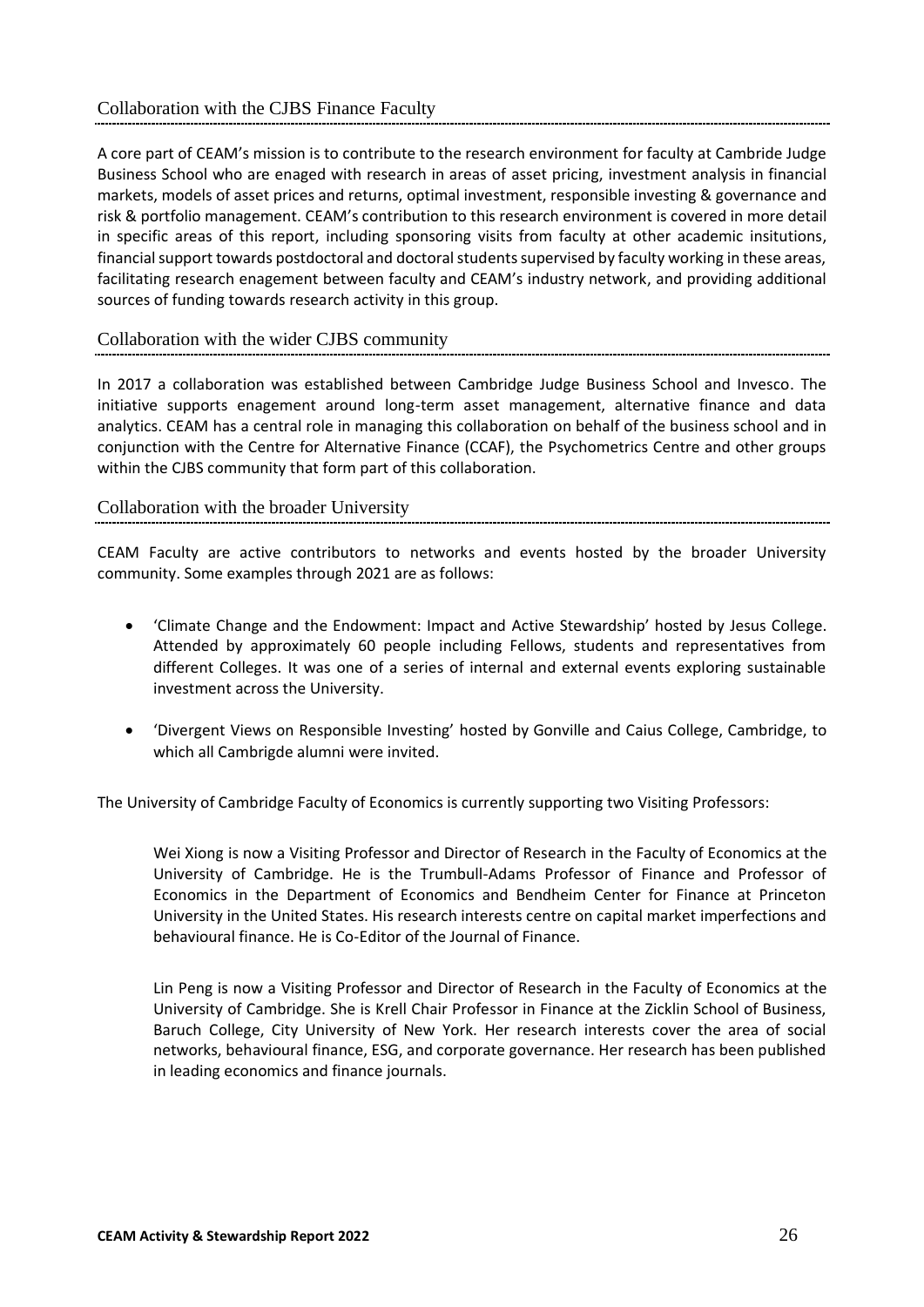## <span id="page-26-0"></span>SUPPORT OF COLLEGE AND UNIVERSITY ENDOWMENTS

CEAM members and fellows are involved in several college investment committees: Professor Elroy Dimson is a Bye Fellow of Gonville & Caius and a member of the College's Investment Committee; David Chambers is a fellow of both Clare College and Downing College. There is also ongoing engagement between the Centre Faculty and CIO of the University of Endowment.

## <span id="page-26-1"></span>COMMITMENT TO THE UNIVERSITY'S RESPONSIBLE INVESTING FORUM

CEAM has committed to support the Vice-Chancellor's Office in convening a "Responsible Investing Forum", a series of events over two-year period, focused on:

- educating the various constituencies within the university about responsible investing and stimulate discussion of the evidence and findings from the academic literature; and
- provide guidance on best practice based on both the academic literature and the approaches adopted by other responsible asset owners.

As part of this, CEAM delivered a series of workshops (in collaboration with PRI and ECGI) that aimed to showcase global academic literature in this area. CEAM faculty also wrote a teaching case on divestment in the context of Cambridge University's working group on Ethical Investment, which is now taught to students and practitioners. CEAM has also facilitated one-to-one meetings between global experts on ESG and the University's CFO, the Cambridge University Endowment Fund (CUEF), and others involved in investment decision-making within the University.

#### <span id="page-26-2"></span>Collaboration with networks beyond Cambridge

#### <span id="page-26-3"></span>ACADEMIC COLLABORATORS

- Dr Olivier Accominotti, Associate Professor in Economic History, London School of Economics and Political Science and CEPR Research Fellow.
- Prof. Marco Brecht, Professor of Finance and the Goldschmidt Professor of Corporate Governance, Solvay Brussels School for Economics and Management, Université libre de Bruxelles.
- Prof. Rajna Gibson, Professor of Finance, University of Geneva and Deputy Director (Education & External Affairs) at Geneva Finance Research Institute.
- Dr. Antti Ilmanen, Principal and Global Co-head of the Portfolio Solutions Group at AQR Capital Management.
- Prof. Andrew Karolyi, Professor of Finance and Harold Bierman Jr. Distinguished Professor of Management and College Dean of Cornell S.C. Johnson College of Business, Cornell University.
- Prof. Paul Marsh, Emeritus Professor of Finance at London Business School.
- Dr. Mike Staunton, Director of the London Share Price Database at London Business School.
- Prof. Laura Starks, Charles E. and Sarah M. Seay Regents Chair in Finance and co-Executive Director of Social Innovation, The McCombs School of Business, The University of Texas.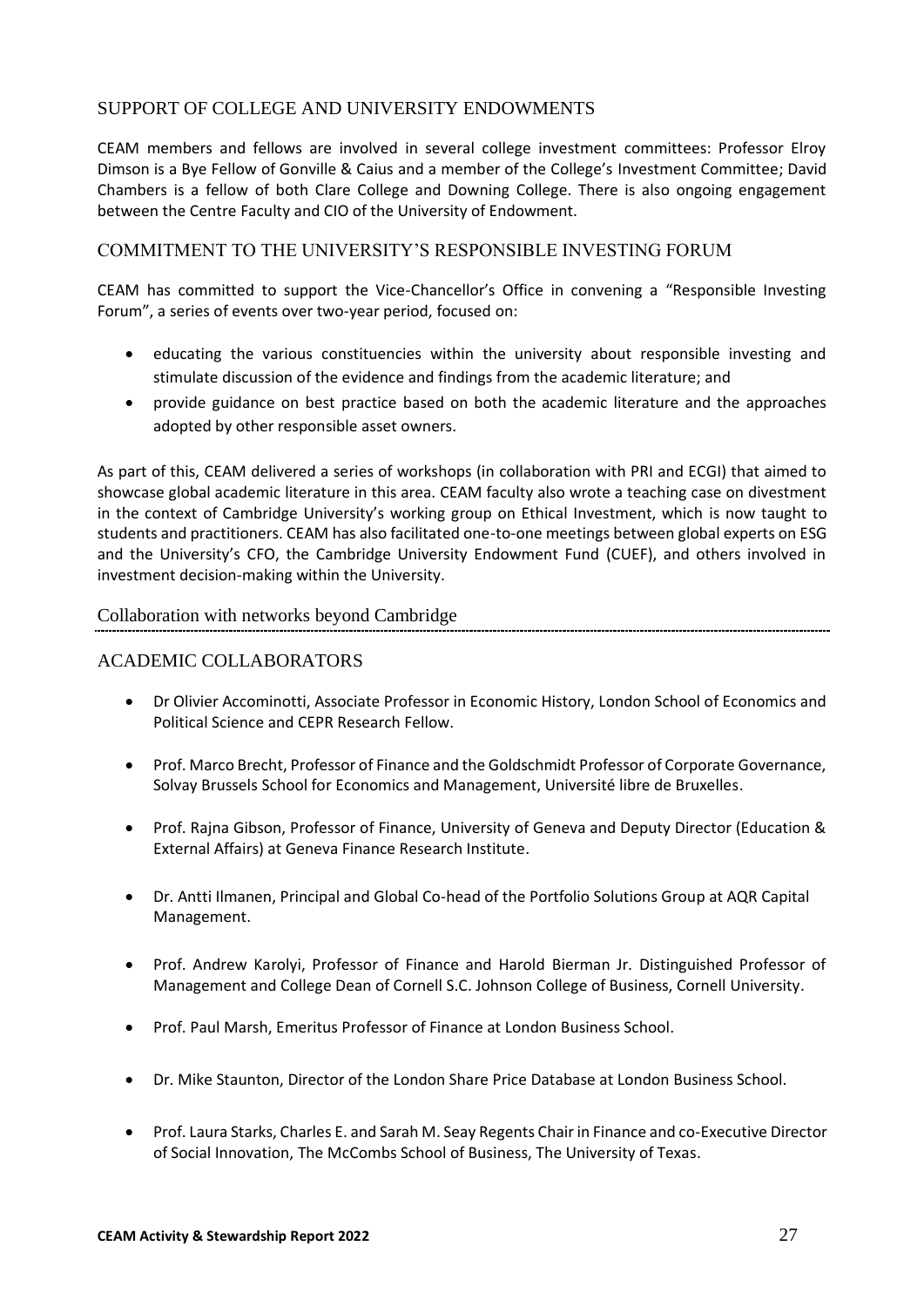## <span id="page-27-0"></span>POLICY AND INDUSTRY COLLABORATIONS

CEAM engages with global leaders from industry, non-profit organisations, academic institutions and other similar associations with the goal of enhancing and complimenting the development and dissemination of knowledge and research already taking place amongst established global networks. Some examples of these partners are listed below, and details of the collaborations are covered in other areas of this report:

- **Bank of England** is the UK's central bank and a public body that must answer to the people of the UK through Parliament. Their mission is to deliver monetary and financial stability for the people of the United Kingdom.
- **Centre for Economic Policy Research (CEPR)** was founded in 1983 to enhance the quality of economic policymaking within Europe and beyond, by fostering high quality, policy-relevant economic research, and disseminating it widely to decision-makers in the public and private sectors. Drawing together the expertise of its Research Fellows and Affiliates, CEPR initiates, funds and coordinates research activities and communicates the results quickly and effectively to decision makers around the world. The Centre is an independent, non-profit organization and takes no institutional policy positions. CEPR is both a registered charity and a limited company.
- **Centre for Financial Econometrics, Asset Markets and Macroeconomic Policy, Lancaster University Management School** is a collaboration of leading academics, from the fields of finance, econometrics and economics, focusing on mutual research projects, within Lancaster University Management School. Their research activities span several topics and explore many themes. They include measuring and forecasting volatility, pricing bubbles, fiscal policies, investments, banking failure risk and stability.
- **CFA Institute** is a global association of investment professionals. It aims to generate value for core investment management professionals and engaging with the core investment management industry to advance ethics, market integrity, and professional standards of practice, which collectively contributes value to society.
- **European Corporate Governance Institute (ECGI)** an international scientific non-profit association providing a forum for debate and dialogue between academics, legislators and practitioners, focusing on major corporate governance issues and thereby promoting best practice.
- **Financial Management Association International (FMA)** is a global leader in developing and disseminating knowledge about financial decision making.
- **Financial Economists Roundtable (FER)** is a group of senior financial economists who have made significant contributions to the finance literature and seek to apply their knowledge to current policy debates. FER members meet annually to discuss policy issues concerning investments, corporate finance, financial institutions and markets, both in the U.S. and internationally. The statements they adopt are intended to increase the awareness and understanding of public policy makers, the financial economics profession, the communications media, and the general public.
- **FTSE Russell** is a wholly owned subsidiary of **London Stock Exchange Group (LSEG)** and is a unit of the Information Services Division. FTSE Russell is a global provider of benchmarks, analytics, and data solutions with multi-asset capabilities. FTSE Russell's solutions offer a true picture of global markets across asset classes, styles, and strategies.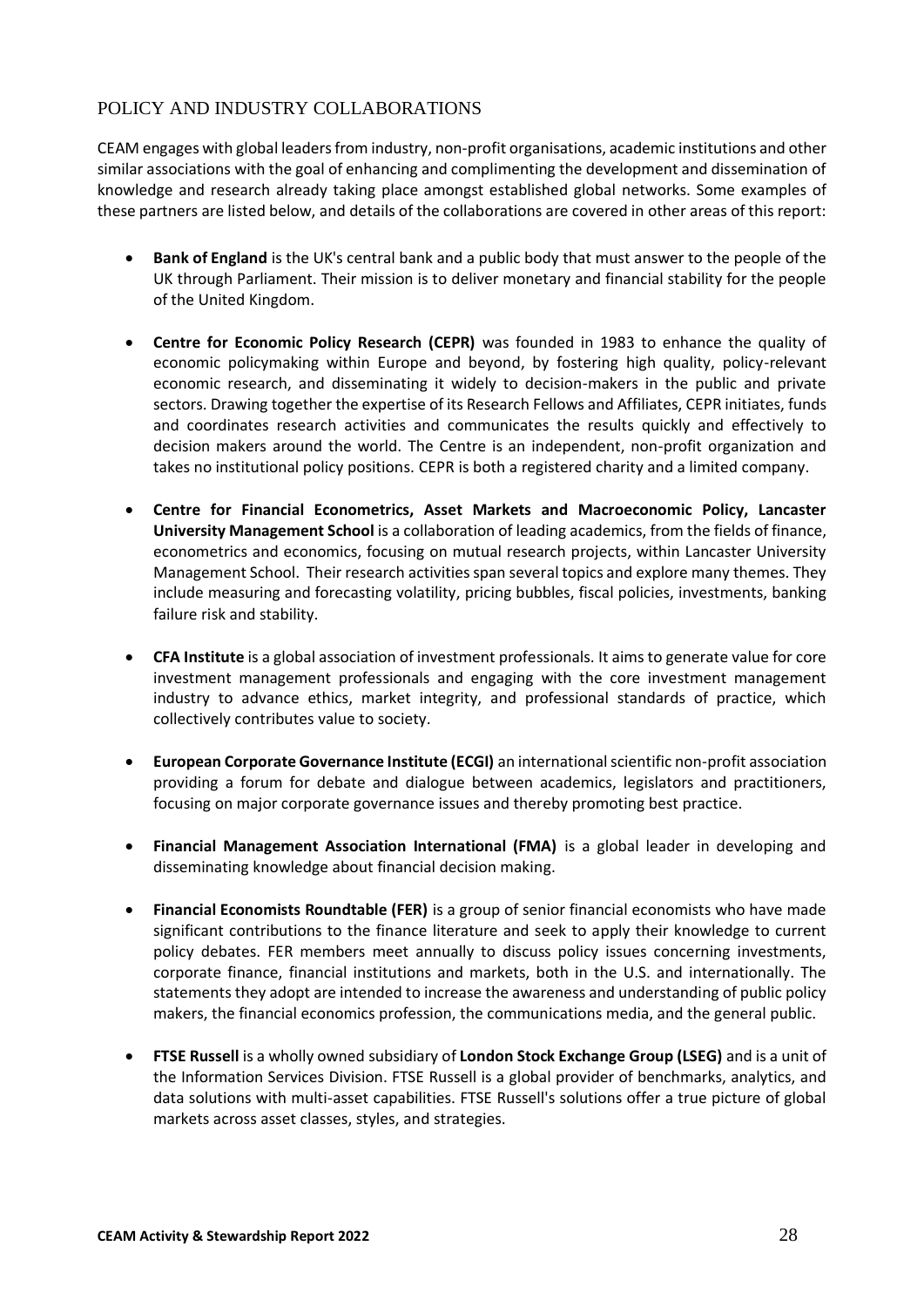- **Geneva Centre For Philanthropy** is a public-private partnership between the University of Geneva and a number of major Swiss-based foundations. The centre aims to encourage research and academic teaching in philanthropy and to ensure that knowledge is transferred to meet the needs of practitioners and the Geneva region. This preceded creation of the CJBS Centre for Strategic Philanthropy.
- **Geneva Finance Research Institute** is a multidisciplinary institute based at the University of Geneva that focuses on two main research topics in finance: "Portfolio Management" and "Finance and Society". The GFRI builds on synergies between the University of Geneva Faculties of Economy and Management, Law and Psychology and Educational Sciences.
- **Invesco** is the largest and best regarded investment managers in the UK, being a part of Invesco Ltd. Invesco has investment professionals located in 25 countries and more than 8,000 employees worldwide, all focused on delivering on our clients' goals.
- **London Business School Risk Measurement Service.** The London Business School publish the quarterly Risk Measurement Service which provides Beta values, various risk measures and other key data for 3,000 UK shares, including every UK stock with a full listing on the London Stock Exchange and all AIM listed stocks.
- **Newton Investment Management** is a global investment management subsidiary of **BNY Mellon** based in London. Founded in 1978, Newton is managing US\$58.1 billion of assets (as at Sept 30, 2020) on behalf of clients including pension plans, corporations, endowments and, via BNY Mellon, individuals.
- **The Bank of New York Mellon Corporation (BNY Mellon)** is one of the world's major financial services groups with operations in 35 countries. It provides services in asset management, private equity and hedge fund administration, broker-dealer services, depositary receipts, corporate trust and treasury services.
- **The Risk Institute at The Ohio State University Fisher College of Business** is a consortium of forward-thinking companies and academics that understand effective risk management strategies not only protect firms, but position firms to create growth and value. It helps its members consider risk from all perspectives: legal, operational, strategic, reputational, talent, financial, and so many more.
- **WU (Vienna University of Economics and Business)** is one of the largest educational institutions for business, economics, and the social sciences in Europe.
- **The UN Principles for Responsible Investment (PRI)** is an organization dedicated to promoting environmental and social responsibility among the world's investors.